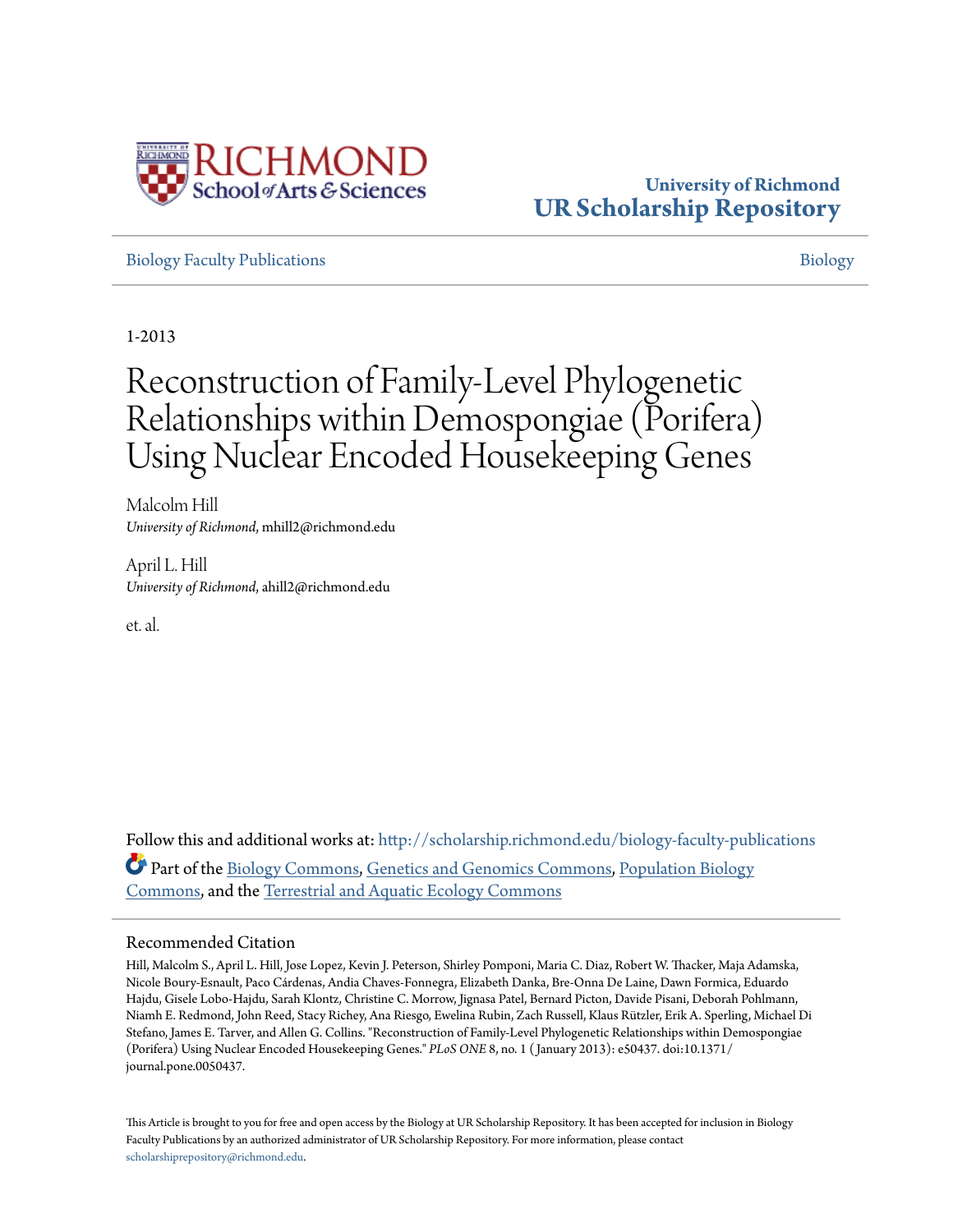## Reconstruction of Family-Level Phylogenetic Relationships within Demospongiae (Porifera) Using Nuclear Encoded Housekeeping Genes

Malcolm S. Hill<sup>1</sup>, April L. Hill<sup>1</sup>, Jose Lopez<sup>2</sup>, Kevin J. Peterson<sup>3</sup>, Shirley Pomponi<sup>4</sup>, Maria C. Diaz<sup>5</sup>, Robert W. Thacker<sup>6</sup>, Maja Adamska<sup>7</sup>, Nicole Boury-Esnault<sup>8</sup>, Paco Cárdenas<sup>9</sup>, Andia Chaves-Fonnegra<sup>2</sup>, Elizabeth Danka<sup>1</sup>, Bre-Onna De Laine<sup>1</sup>, Dawn Formica<sup>2</sup>, Eduardo Hajdu<sup>10</sup>, Gisele Lobo-Hajdu<sup>11</sup>, Sarah Klontz<sup>12</sup>, Christine C. Morrow<sup>13</sup>, Jignasa Patel<sup>2</sup>, Bernard Picton<sup>14</sup>, Davide Pisani<sup>15</sup>, Deborah Pohlmann<sup>1</sup>, Niamh E. Redmond<sup>12</sup>, John Reed<sup>4</sup>, Stacy Richey<sup>1</sup>, Ana Riesgo<sup>16</sup>, Ewelina Rubin<sup>2</sup>, Zach Russell<sup>1</sup>, Klaus Rützler<sup>12</sup>, Erik A. Sperling<sup>17</sup>, Michael di Stefano<sup>1</sup>, James E. Tarver<sup>18</sup>, Allen G. Collins<sup>12,19\*</sup>

1 Gottwald Science Center, University of Richmond, Richmond, Virginia, United States of America, 2Nova Southeastern University Oceanographic Center, Dania Beach, Florida, United States of America, 3 Department of Biological Sciences, Dartmouth College, Hanover, New Hampshire, United States of America, 4 Harbor Branch Oceanographic Institute, Florida Atlantic University, Fort Pierce, Florida, United States of America, 5 Museo Marino de Margarita, Boulevard de Boca Del Rio, Boca del Rio, Nueva Esparta, Venezuela, 6 Department of Biology, University of Alabama at Birmingham, Birmingham, Alabama, United States of America, 7 Sars International Centre for Marine Molecular Biology, Thormøhlensgt, Bergen, Norway, 8 IMBE-UMR7263 CNRS, Université d'Aix-Marseille, Station marine d'Endoume, Marseille, France, 9 Department of Systematic Biology, Evolutionary Biology Centre, Uppsala University, Uppsala, Sweden, 10 Departamento de Invertebrados, Museu Nacional/Universidade Federal do Rio de Janeiro, Rio de Janeiro, Rio de Janeiro, Brazil, 11 Departamento de Genética, IBRAG, Universidade do Estado do Rio de Janeiro, Rio de Janeiro, Rio de Janeiro, Brazil, 12 Department of Invertebrate Zoology, National Museum of Natural History, Smithsonian Institution, Washington, D.C., United States of America, 13 School of Biological Sciences, MBC, Queen's University, Belfast, United Kingdom, 14 National Museums Northern Ireland, Holywood, Northern Ireland, United Kingdom, 15 School of Earth Sciences and School of Biological Sciences, The University of Bristol, Bristol, United Kingdom, 16 Museum of Comparative Zoology, Department of Organismic and Evolutionary Biology, Harvard University, Cambridge, Massachusetts, United States of America, 17 Harvard University, Department of Earth and Planetary Science, Cambridge, Massachusetts, United States of America, 18 School of Earth Sciences, University of Bristol, Bristol, United Kingdom, 19National Systematics Laboratory of NOAA's Fisheries Service, National Museum of Natural History, Smithsonian Institution, Washington, D.C., United States of America

## Abstract

Background: Demosponges are challenging for phylogenetic systematics because of their plastic and relatively simple morphologies and many deep divergences between major clades. To improve understanding of the phylogenetic relationships within Demospongiae, we sequenced and analyzed seven nuclear housekeeping genes involved in a variety of cellular functions from a diverse group of sponges.

Methodology/Principal Findings: We generated data from each of the four sponge classes (i.e., Calcarea, Demospongiae, Hexactinellida, and Homoscleromorpha), but focused on family-level relationships within demosponges. With data for 21 newly sampled families, our Maximum Likelihood and Bayesian-based approaches recovered previously phylogenetically defined taxa: Keratosa<sup>p</sup>, Myxospongiae<sup>p</sup>, Spongillida<sup>p</sup>, Haploscleromorpha<sup>p</sup> (the marine haplosclerids) and Democlavia<sup>p</sup>. We found conflicting results concerning the relationships of Keratosa<sup>p</sup> and Myxospongiae<sup>p</sup> to the remaining demosponges, but our results strongly supported a clade of Haploscleromorpha<sup>p</sup>+Spongillida<sup>p</sup>+Democlavia<sup>p</sup>. In contrast to hypotheses based on mitochondrial genome and ribosomal data, nuclear housekeeping gene data suggested that freshwater sponges (Spongillida<sup>p</sup>) are sister to Haploscleromorpha<sup>p</sup> rather than part of Democlavia<sup>p</sup>. Within Keratosa<sup>p</sup>, we found equivocal results as to the monophyly of Dictyoceratida. Within Myxospongiae<sup>p</sup>, Chondrosida and Verongida were monophyletic. A wellsupported clade within Democlavia<sup>p</sup>, Tetractinellida<sup>p</sup>, composed of all sampled members of Astrophorina and Spirophorina (including the only lithistid in our analysis), was consistently revealed as the sister group to all other members of Democlavia<sup>p</sup>. Within Tetractinellida<sup>p</sup>, we did not recover monophyletic Astrophorina or Spirophorina. Our results also reaffirmed the monophyly of order Poecilosclerida (excluding Desmacellidae and Raspailiidae), and polyphyly of Hadromerida and Halichondrida.

Conclusions/Significance: These results, using an independent nuclear gene set, confirmed many hypotheses based on ribosomal and/or mitochondrial genes, and they also identified clades with low statistical support or clades that conflicted with traditional morphological classification. Our results will serve as a basis for future exploration of these outstanding questions using more taxon- and gene-rich datasets.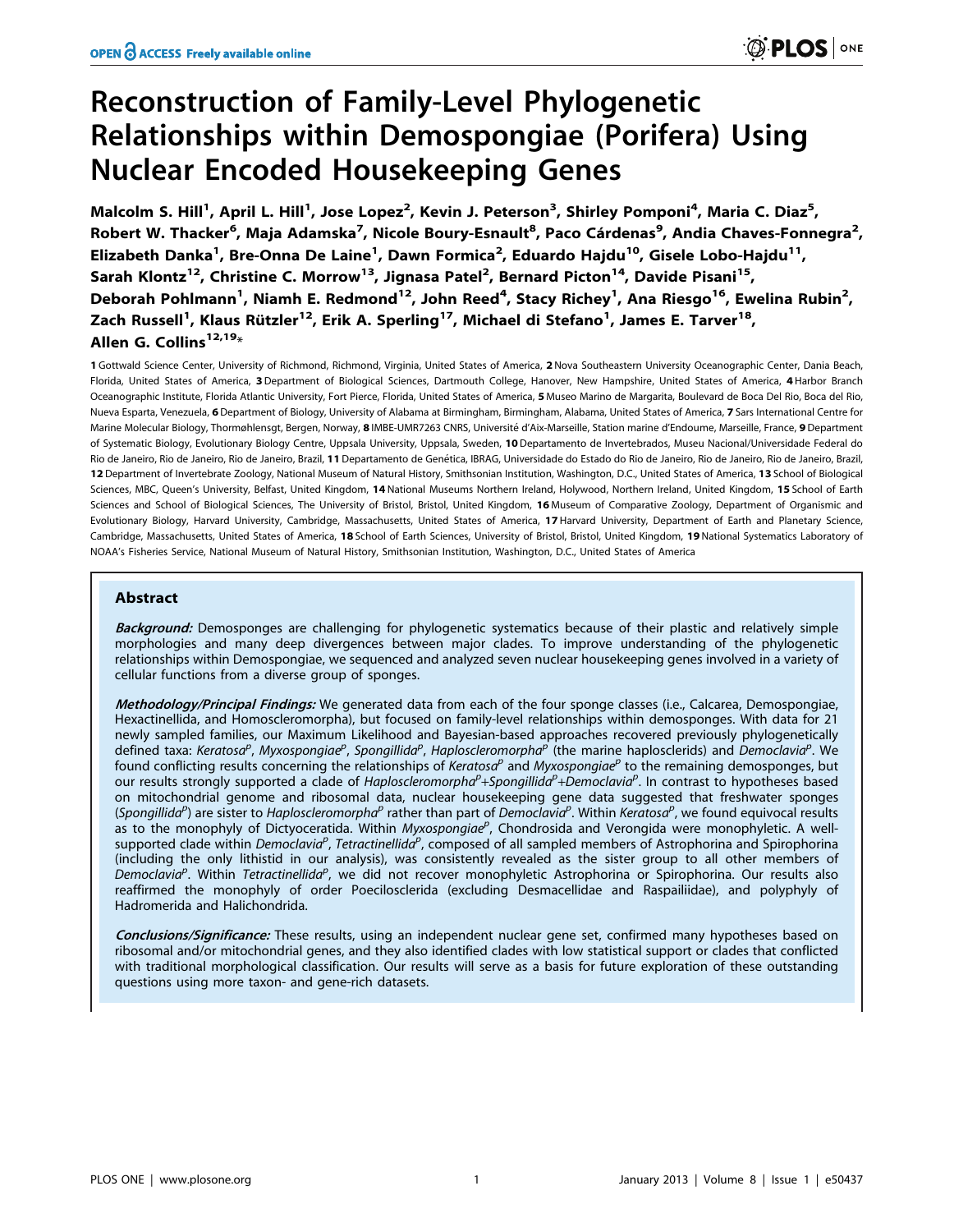Citation: Hill MS, Hill AL, Lopez J, Peterson KJ, Pomponi S, et al. (2013) Reconstruction of Family-Level Phylogenetic Relationships within Demospongiae (Porifera) Using Nuclear Encoded Housekeeping Genes. PLoS ONE 8(1): e50437. doi:10.1371/journal.pone.0050437

Editor: Senije Lin, University of Connecticut, United States of America

Received May 1, 2012; Accepted October 22, 2012; Published January 23, 2013

This is an open-access article, free of all copyright, and may be freely reproduced, distributed, transmitted, modified, built upon, or otherwise used by anyone for any lawful purpose. The work is made available under the Creative Commons CC0 public domain dedication.

**Funding:** This work was supported by the National Science Foundation's Assembling the Tree of Life Program (http://www.nsf.gov/funding/pgm\_summ. jsp?pims\_id = 5129; DEB awards 0829763, 0829783, 0829791, and 0829986). The funders had no role in study design, data collection and analysis, decision to publish, or preparation of the manuscript.

Competing Interests: The authors have declared that no competing interests exist.

E-mail: collinsa@si.edu

## Introduction

Sponges belong to an ancient metazoan lineage with a fossil record that stretches back to the late Cryogenian  $>635$  Myr ago [1–3]. Some estimates place their appearance at nearly 800 Myr ago [4,5]. As a sister group (or groups) to all the other animals in the metazoan tree of life, sponges represent a fulcrum point in the history of animal life lying at the junction between single-celled ancestors and the rest of Metazoa. Sponges have also been important ecosystem engineers throughout much of their history, e.g., as major reef-builders during the Upper Devonian, Upper Permian, and through a major portion of the Jurassic [6,7]. In modern oceans, poriferans continue to perform important ecological functions as water filterers, bioeroders, structural habitat providers, microbial symbiont incubators, dissolved organic carbon sinks, natural product biosynthesizers, chemical accumulators, and potential marine pathogen reservoirs [8–15]. As one of the most diverse taxa of extant sessile invertebrates [16], a detailed exploration of poriferan evolutionary relationships will yield important insights into many phases of metazoan history.

Due to their simple bodies with a paucity of easily accessible morphological traits, sponges are notoriously resistant to attempts at taxonomic classification [16]. Indeed, taxonomic controversy extends from the highest levels of classification (e.g., whether the phylum Porifera is monophyletic [17–20]) to whether particular genera belong to one or another family (e.g., [21]), or even whether different nominal species are truly distinct (e.g., [22,23]). In the mid-1980s, van Soest [24] presented a call to include explicitly phylogenetic perspectives in sponge systematics through cladistic analysis. Since that time, phylogenetic classification has permeated the field of sponge taxonomy (e.g., [25–38]). As currently envisioned, four classes comprise the phylum Porifera: Calcarea = (Calcispongiae plus the fossil group Heteractinida), Demospongiae, Homoscleromorpha, and Hexactinellida [39]. Ample evidence exists to conclude that each of these classes is monophyletic, and so each has been provided with an explicit phylogenetic definition [40]. Indeed, substantial evidence is accumulating for the existence of various sponge clades at different levels [40,41], and throughout this paper, we will differentiate between Linnean taxa and those clades that have been provided with explicitly phylogenetic definitions by italicizing phylogenetically defined taxa and following them with a superscript p, as in  $Demosphogiae<sup>b</sup>$  (i.e., *PhyloCode* designations).

A major challenge to scientists working in this field has been the identification of appropriate markers for addressing the daunting task of dealing with ancient divergences among the diverse assortment of poriferan taxa. Evolutionary relationships across the most diverse class of Porifera, Demospongiae, have mainly been addressed with three sets of phylogenetic markers: ribosomal DNA sequences [17,42], complete mitochondrial genome sequences [43], and amino acid sequences that code for seven nuclear housekeeping genes [18,44]. A broad correspondence in inferences about demosponge phylogeny exists between these three sets of data (see discussion below), but both of the latter two sets of data have been sampled from a far more limited number of taxa. The Porifera Tree of Life project (www.portol.org) employs a variety of tools to integrate morphological and molecular data and to expand the diversity of sponge taxa used to elucidate all levels of sponge phylogeny. In this study, we report findings based on a significant expansion (38 new samples from 38 species representing 30 families, including 21 families newly sampled) of the nuclear housekeeping gene dataset first developed for metazoan-wide phylogenetic and molecular dating analyses [45,46] and later applied by Sperling et al. [18,44] to sponges, with a thorough taxonomic vetting process and a slightly modified phylogenetic analysis focused on relationships within  $Demosphogiae^{\rho}$ .

#### Results

Extraction of high quality RNA for subsequent cDNA synthesis and cloning was a significant hurdle, curtailing use of some samples (e.g., lithistids), even though a large number of archived specimens were available for potential study [47]. Several hundred cDNAs were cloned and sequenced, but only 159 usable sequences were generated due to the amplification of non-sponge contaminants (Tables 1–2). We evaluated single gene phylogenies (ALD, ATPB, etc.) including all the members of each gene family that could be identified in GenBank (via reciprocal blasting) to identify and remove potential paralogs. Our dataset for phylogenetic analysis contains 2,033 amino acid characters and a total of 68 sponge species representing 48 of 137 accepted and recently proposed families of Porifera [38,40,48], including 51 species from 37 of 91 families recognized for Demospongiae (Table 1). The most appropriate models of amino acid evolution, as determined by ProtTest [49] for the various datasets (i.e., all genes, each individual gene, etc.), nearly always involved some variant of the LG matrix [50] (Table 3). Maximum likelihood mapping, performed for each gene under the best fitting model, among those implemented in Treepuzzle [51], showed that each of the seven considered genes convey enough phylogenetic signal to be considered potentially useful phylogenetic markers to resolve the relationships within Demospongiae (Figs. S1, S2, S3, S4, S5, S6, S7). Bayesian cross-validation [52] analyses showed that the CAT based models (CAT and CAT-GTR) fit our dataset significantly better than any empirical site-homogeneous time reversible model tested (WAG+G, and LG+G). Cross-validation also showed that the CAT-based models fit the data better than the more complex site-homogeneous time reversible model: the mechanistic amino acid-GTR (Table 4) model. Accordingly, hypothesized relationships obtained with homogeneous time-reversible models (e.g. LG or GTR), where differing from those obtained in our CAT and particularly CAT-GTR analysis, could be considered inferior.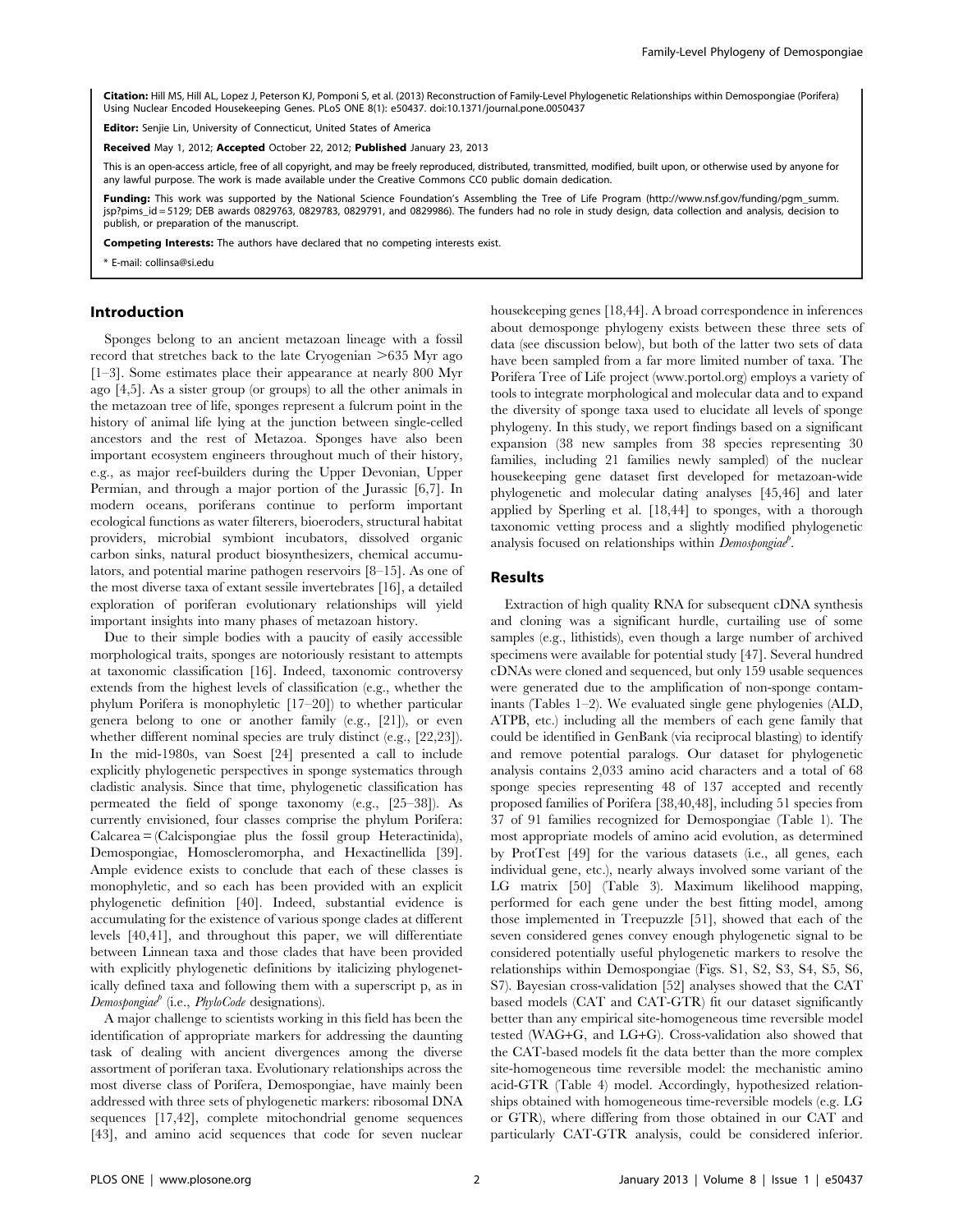| I appearance in Annonces and Sequences used for analysis. New sequences and sequences and samples are in Annonces and Annonces and the internet in the community |                                                     |                     |          |          |          |                  |             |          |          |                   |
|------------------------------------------------------------------------------------------------------------------------------------------------------------------|-----------------------------------------------------|---------------------|----------|----------|----------|------------------|-------------|----------|----------|-------------------|
|                                                                                                                                                                  |                                                     |                     |          |          |          |                  |             |          |          |                   |
| Higher Clades/Classification and Identification                                                                                                                  |                                                     | cher $#$<br>Š       | que      | ATPB     | 5<br>S   | EF <sub>1a</sub> | <b>TAIN</b> | PFK      | 흽        | PorToL ID         |
| Keratosa <sup>P</sup> , Dendroceratida                                                                                                                           |                                                     |                     |          |          |          |                  |             |          |          |                   |
| Dictyodendrillidae                                                                                                                                               | Igernella notabilis (1)                             | USNM_1148204        | GQ332402 | GQ330912 | GQ336998 | GQ330927         | GQ330916    | GQ330918 | GQ330922 | $\lessgtr$        |
| Dictyodendrillidae                                                                                                                                               | Igemella notabilis                                  | USNM_1133861        | JQ606746 | JQ606789 |          | JQ606696         | JQ680966    |          | JQ680967 | P <sub>153</sub>  |
| Keratosa <sup>p</sup> , Dictyoceratida                                                                                                                           |                                                     |                     |          |          |          |                  |             |          |          |                   |
| Dysideidae                                                                                                                                                       | Dysidea etheria (2)                                 | USNM_1148214        | GQ332403 | GQ330913 | GQ336999 | GQ330928         |             | GQ330919 |          | $\widetilde{\Xi}$ |
| Irciniidae                                                                                                                                                       | Ircinia strobilina                                  | USNM_1153592        |          |          | JQ680968 | JQ606699         |             | JQ606661 |          | <b>TOL24</b>      |
| Irciniidae                                                                                                                                                       | Ircinia strobilina                                  | USNM_1148130        | GQ331021 | GQ330993 | GQ331006 | GQ330979         |             | GQ330952 | GQ330939 | $\lessgtr$        |
| Spongiidae                                                                                                                                                       | Hippospongia lachne                                 | USNM_1154092        |          | JQ606797 | JQ606729 | JQ606706         |             |          |          | RWT1816           |
| Thorectidae                                                                                                                                                      | Hyrtios proteus                                     | USNM_1133719        | JQ606755 | JQ606799 | JQ606731 | JQ606708         |             | JQ606668 | JQ606775 | P <sub>14</sub>   |
| Myxospongiae <sup>p</sup> , Chondrosida                                                                                                                          |                                                     |                     |          |          |          |                  |             |          |          |                   |
| Chondrillidae                                                                                                                                                    | Chondrilla caribensis (3)                           | USNM_1148122        | GQ332401 | HM859880 | GQ336997 | GQ330926         | GQ330915    |          | HM859889 | $\lessgtr$        |
| Halisarcidae                                                                                                                                                     | Halisarca sp.                                       | USNM_1148131        | GQ331020 | GQ330992 |          | HM859888         | GQ330965    |          | GQ330938 | ≨                 |
| Myxospongiae <sup>p</sup> , Verongida                                                                                                                            |                                                     |                     |          |          |          |                  |             |          |          |                   |
| Aplysinidae                                                                                                                                                      | Aiolochroia crassa                                  | USNM_1133710        | JQ606737 |          | JQ606713 | JQ606687         |             |          |          | 2                 |
| Aplysinidae                                                                                                                                                      | Aplysina fistularis                                 | USNM_1153593        | JQ606736 | JQ606781 | JQ606712 | JQ606685         | JQ606671    |          |          | 25<br><b>TOL</b>  |
| Aplysinidae                                                                                                                                                      | Aplysina fulva                                      | USNM_1148123        | GQ331013 | GQ330987 | GQ331000 | GQ330973         | GQ330958    |          | GQ330932 | ₹                 |
| Aplysinidae                                                                                                                                                      | Verongula rigida                                    | $\lessgtr$          | GQ331026 | HM859882 | GQ331012 |                  | GQ330971    |          | GQ330946 | ≸                 |
| Spongillida <sup>p</sup>                                                                                                                                         |                                                     |                     |          |          |          |                  |             |          |          |                   |
| Spongillidae                                                                                                                                                     | Trochospongilla pennsylvanica                       | ≨                   | DQ087496 |          | DQ087498 | DQ087497         | DQ087499    |          | DQ087500 | ₹                 |
| Spongillidae                                                                                                                                                     | Ephydatia fluviatilis (4)                           | $\lessgtr$          | AY580188 | AY580189 | AY580190 | <b>RY580191</b>  | AY580192    | AY580193 | AB000891 | $\lessgtr$        |
| Haploscleromorpha <sup>r</sup>                                                                                                                                   |                                                     |                     |          |          |          |                  |             |          |          |                   |
| Callyspongiidae                                                                                                                                                  | Callyspongia vaginalis                              | USNM_1154088        |          | JQ606785 | JQ606716 | JQ606690         | JQ606672    | JQ606656 | JQ606760 | <b>RWT1812</b>    |
| Chalinidae                                                                                                                                                       | Haliclona manglaris                                 | USNM_1133711        | JQ606741 |          | JQ606717 | <b>1Q606691</b>  |             | JQ606655 | JQ606761 | 54                |
| Chalinidae                                                                                                                                                       | Haliclona (Haliclona) sp.                           | $\frac{1}{2}$       | GQ331014 | GQ330988 | GQ331001 | GQ330974         | GQ330959    | GQ330949 | GQ330933 | $\lessgtr$        |
| Chalinidae                                                                                                                                                       | Haliclona sp.                                       | $\sum_{i=1}^{n}$    | GQ331019 | GQ330991 | GQ331005 | GQ330978         | GQ330964    |          | GQ330937 | $\lessgtr$        |
| Niphatidae                                                                                                                                                       | Amphimedon compressa                                | USNM_1153590        | JQ606749 | JQ606793 | 1Q680969 | 1Q606701         | JQ606679    |          | JQ606768 | <b>TOL20</b>      |
| Niphatidae                                                                                                                                                       | Amphimedon queenslandica                            | $\leq$              | (16)     | (16)     | (16)     | (16)             | (16)        | (16)     |          | $\frac{1}{2}$     |
| Petrosiidae                                                                                                                                                      | Petrosia ficiformis                                 | MCZ_DNA105722       |          | KA659909 | KA659907 | KA659906         | KA659904    | KA659905 | KA659901 |                   |
| Petrosiidae                                                                                                                                                      | Xestospongia muta                                   | USNM_1154090        | JQ606750 |          |          |                  |             | JQ606663 | JQ606771 | <b>RWT1813</b>    |
| Phloeodictyidae                                                                                                                                                  | Aka coralliphaga                                    | USNM_1133740        | JQ606751 | JQ606795 | JQ606726 |                  |             |          |          | <b>P34</b>        |
| Democlavia <sup>9</sup> , Tetractinellida <sup>9</sup> , Astrophorina                                                                                            |                                                     |                     |          |          |          |                  |             |          |          |                   |
| Ancorinidae                                                                                                                                                      | Dercitus (Halinastra) luteus                        | USNM_1175047        |          | JQ606794 | JQ606725 | JQ606703         | JQ606677    |          | JQ606770 | JR190             |
| Geodiidae                                                                                                                                                        | $\overline{5}$<br>Geostelletta <sup>p</sup> fibrosa | USNM_1133730        | JQ606735 | JQ606779 |          |                  |             | JQ606652 | JQ606757 | P24               |
| Geodiidae                                                                                                                                                        | Geodia tumulosa (6)                                 | ≨                   |          | GQ330990 | GQ331004 | GQ330977         | GQ330963    |          | GQ330936 | ≨                 |
| incertae sedis                                                                                                                                                   | Characella aff. connectens (7)                      | <b>USNM_1175067</b> |          |          |          | JQ606702         |             |          | JQ606769 | JR <sub>15</sub>  |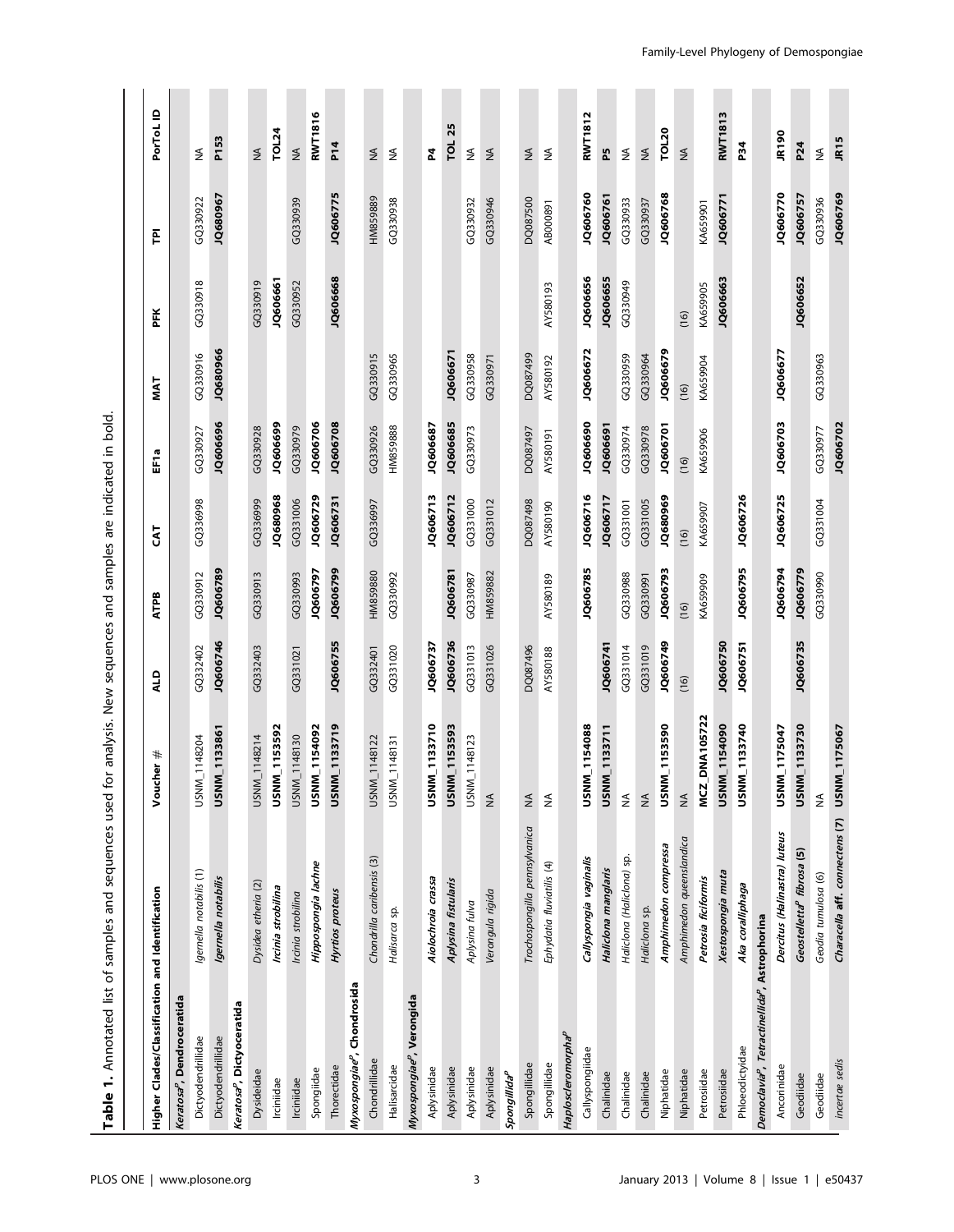| Table 1. Cont.                                                        |                                          |                      |          |             |           |                  |          |                  |                  |                      |
|-----------------------------------------------------------------------|------------------------------------------|----------------------|----------|-------------|-----------|------------------|----------|------------------|------------------|----------------------|
|                                                                       |                                          |                      |          |             |           |                  |          |                  |                  |                      |
| Higher Clades/Classification and Identification                       |                                          | Voucher #            | ALD      | <b>ATPB</b> | <b>ES</b> | EF <sub>1a</sub> | MAT      | PFK              | 흔                | PorToL <sub>ID</sub> |
| Democlavia <sup>9</sup> , Tetractinellida <sup>9</sup> , Spirophorina |                                          |                      |          |             |           |                  |          |                  |                  |                      |
| Scleritodermidae                                                      | Microscleroderma sp. nov. (8)            | USNM_1133739         |          | JQ606784    |           | JQ606689         |          |                  |                  | P33                  |
| Tetillidae                                                            | Cinachyrella apion (9)                   | USNM_1153585         | GQ331015 | HM859881    | HM859884  | HM859886         | GQ330960 |                  | GQ330934         | $\lessgtr$           |
| Democlavia <sup>P</sup> , Agelasida                                   |                                          |                      |          |             |           |                  |          |                  |                  |                      |
| Agelasidae                                                            | Agelas conifera                          | USNM_1154089         | JQ606734 | JQ606778    | JQ606711  | 1Q606684         |          | JQ606651         | JQ606756         | <b>RWT1814</b>       |
| Hymerhabdiidae                                                        | Cymbaxinella <sup>p</sup> corrugata (10) | USNM_1153725         | JQ606739 | JQ606782    | JQ606714  |                  |          | JQ606653         | JQ606758         | <b>TOL29</b>         |
| Democlavia <sup>p</sup> , Axinellida                                  |                                          |                      |          |             |           |                  |          |                  |                  |                      |
| Raspailiidae                                                          | Ectyoplasia ferox (11)                   | USNM_1133718         | JQ606753 |             |           |                  | JQ606680 | JQ606666         |                  | <u>բե</u>            |
| Democlavia <sup>P</sup> , Hadromerida                                 |                                          |                      |          |             |           |                  |          |                  |                  |                      |
| Clionaidae                                                            | Cliona varians                           | USNM_1154091         | JQ606742 | JQ606786    | JQ606718  | JQ606692         | JQ606674 | JQ606657         | JQ606762         | <b>RWT1815</b>       |
| Placospongiidae                                                       | Placospongia intermedia                  | USNM_1133726         | JQ606752 |             | JQ606727  | 1Q606704         | JQ606679 | 1Q606664         | JQ606772         | P20                  |
| Polymastiidae                                                         | Polymastia tenax                         | USNM_1133747         |          | JQ606796    | JQ606728  | JQ606705         |          | JQ606665         | JQ606773         | <b>P40</b>           |
| Spirastrellidae                                                       | Spirastrella sp. (12)                    | USNM_1148132         | GQ331017 | GQ330989    | GQ331003  | GQ330976         | GQ330962 | GQ330950         | GQ330935         | ₹                    |
| Suberitidae                                                           | Suberites sp.                            | USNM_1148202         | GQ331024 | GQ330997    |           | GQ330984         | GQ330969 |                  | GQ330944         | $\lessgtr$           |
| Tethyidae                                                             | Tethya californiana (13)                 | USNM_1148128         | GQ331025 | GQ330998    | GQ331011  | GQ330985         | GQ330970 | GQ330956         | GQ330945         | $\lessgtr$           |
| Democlavia <sup>P</sup> , incertae sedis                              |                                          |                      |          |             |           |                  |          |                  |                  |                      |
| Desmacellidae                                                         | Biemna caribea                           | USNM_1175046         | JQ606745 |             | JQ606721  | JQ606695         |          | JQ606660         |                  | <b>TOL27</b>         |
| Desmacellidae                                                         | Desmacella pumilio                       | USNM_1175045         | JQ606738 | JQ606780    |           | JQ606686         | JQ606673 |                  | JQ606763         | JR <sub>19</sub>     |
| Dictyonellidae                                                        | Dictyonellidae sp. nov.                  | USNM_1133716         | JQ606740 | JQ606783    | JQ606715  | JQ606688         |          | JQ606654         | JQ606759         | 됴                    |
| Halichondriidae                                                       | Halichondria melanadocia                 | USNM_1133755         | JQ606747 | JQ606790    | JQ606722  | JQ606697         |          |                  | JQ606765         | P48                  |
| Halichondriidae                                                       | Halichondria sp.                         |                      | GQ332404 | GQ330914    | GQ337000  | GQ330929         |          | GQ330920         | GQ330924         | ₹                    |
| Democlavia <sup>P</sup> , Poecilosclerida                             |                                          |                      |          |             |           |                  |          |                  |                  |                      |
| Coelosphaeridae                                                       | Lissodendoryx colombiensis               | USNM_1133712         | JQ606743 | JQ606787    | JQ606719  | JQ606693         |          | JQ606658         |                  | 6                    |
| Crambeidae                                                            | Monanchora arbuscula (14)                | USNM_1148203         | GQ331023 | GQ330996    | GQ331010  | GQ330983         |          | GQ330955         | GQ330943         | ≨                    |
| Crambeidae                                                            | Monanchora arbuscula                     | USNM_1153736         | JQ606744 | JQ606788    | JQ606720  | 1Q606694         | JQ606675 | JQ606659         | 1Q606764         | <b>TOL23</b>         |
| Hymedesmiidae                                                         | Phorbas sp. nov.                         | USNM_1133787         |          | JQ606791    |           | JQ606698         | JQ606676 |                  | JQ606766         | P80                  |
| Microcionidae                                                         | Clathria (Clathria) prolifera (15)       | USNM_1148129         | DQ087472 | DQ087473    | DQ087474  | DQ087476         | DQ087477 |                  | DQ087478         | $\lessgtr$           |
| Mycalidae                                                             | Mycale laevis                            | USNM_1133707         | JQ606748 | JQ606792    | JQ606723  | JQ606700         | JQ606678 | JQ606662         | JQ606767         | $\overline{a}$       |
| Tedaniidae                                                            | Tedania ignis                            | USNM_1153591         | JQ606754 | JQ606798    | JQ606730  | JQ606707         | JQ606681 | JQ606667         | JQ606774         | TOL21                |
| Calcispongiae <sup>p</sup> , Calcaronea <sup>p</sup>                  |                                          |                      |          |             |           |                  |          |                  |                  |                      |
| Amphoriscidae                                                         | Leucilla nuttingi                        | ≨                    |          | GQ330994    |           | GQ330980         | GQ330966 | GQ330953         | GQ330940         | ₹                    |
| Leucosoleniidae                                                       | Leucosolenia sp.                         | USNM_1126268         | DQ087465 | DQ087466    | DQ087467  | DQ087468         | DQ087469 | DQ087470         | DQ087471         | $\lessgtr$           |
| Leucosoleniidae                                                       | Leucosolenia complicata                  | pending              | pending  | pending     | pending   | pending          | pending  | pending          | pending          | ₹                    |
| Sycettidae                                                            | Sycon lingua                             | USNM_1148127         | DQ087458 | DQ087459    | DQ087460  | DQ087461         | DQ087462 |                  |                  | $\lessgtr$           |
| Sycettidae                                                            | Sycon coactum                            | <b>MCZ_DNA105723</b> | KA659914 |             | KA659917  |                  | KA659915 | <b>ÊKA659916</b> | <b>ÊKA659911</b> | $\lessgtr$           |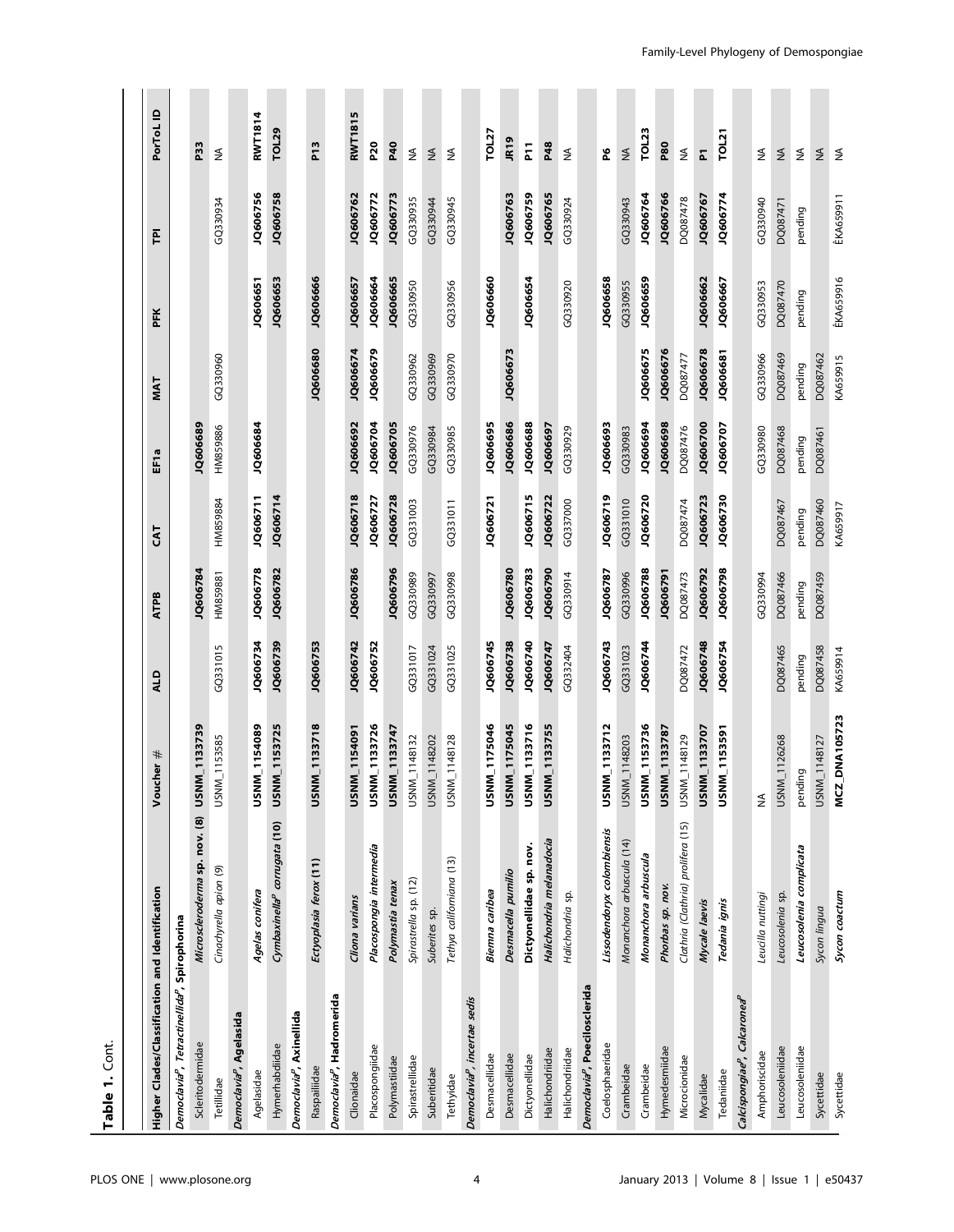| Table 1. Cont.                                            |                                                                                                                                                                                                                                                                                                                                                                                                                                                                                                                                                                                                                                                                                                                                                                                                                                                                                                                                                                                                                                                                                                                                                                                                                                                                                                                                                                                                                                                                                                                                                                                                                                                                                                                                                                                                                                                                                                                                                                                                                                                                                                                                                                        |                                                                                                                                                                                                                                                                                                                                        |          |             |            |          |          |          |          |               |
|-----------------------------------------------------------|------------------------------------------------------------------------------------------------------------------------------------------------------------------------------------------------------------------------------------------------------------------------------------------------------------------------------------------------------------------------------------------------------------------------------------------------------------------------------------------------------------------------------------------------------------------------------------------------------------------------------------------------------------------------------------------------------------------------------------------------------------------------------------------------------------------------------------------------------------------------------------------------------------------------------------------------------------------------------------------------------------------------------------------------------------------------------------------------------------------------------------------------------------------------------------------------------------------------------------------------------------------------------------------------------------------------------------------------------------------------------------------------------------------------------------------------------------------------------------------------------------------------------------------------------------------------------------------------------------------------------------------------------------------------------------------------------------------------------------------------------------------------------------------------------------------------------------------------------------------------------------------------------------------------------------------------------------------------------------------------------------------------------------------------------------------------------------------------------------------------------------------------------------------------|----------------------------------------------------------------------------------------------------------------------------------------------------------------------------------------------------------------------------------------------------------------------------------------------------------------------------------------|----------|-------------|------------|----------|----------|----------|----------|---------------|
|                                                           |                                                                                                                                                                                                                                                                                                                                                                                                                                                                                                                                                                                                                                                                                                                                                                                                                                                                                                                                                                                                                                                                                                                                                                                                                                                                                                                                                                                                                                                                                                                                                                                                                                                                                                                                                                                                                                                                                                                                                                                                                                                                                                                                                                        |                                                                                                                                                                                                                                                                                                                                        |          |             |            |          |          |          |          |               |
| Higher Clades/Classification and Identification           |                                                                                                                                                                                                                                                                                                                                                                                                                                                                                                                                                                                                                                                                                                                                                                                                                                                                                                                                                                                                                                                                                                                                                                                                                                                                                                                                                                                                                                                                                                                                                                                                                                                                                                                                                                                                                                                                                                                                                                                                                                                                                                                                                                        | Voucher #                                                                                                                                                                                                                                                                                                                              | gTV      | <b>ATPB</b> | <b>EAT</b> | EF1a     | MAT      | FK       | 흔        | PorToL ID     |
| Sycettidae                                                | Sycon ciliatum                                                                                                                                                                                                                                                                                                                                                                                                                                                                                                                                                                                                                                                                                                                                                                                                                                                                                                                                                                                                                                                                                                                                                                                                                                                                                                                                                                                                                                                                                                                                                                                                                                                                                                                                                                                                                                                                                                                                                                                                                                                                                                                                                         | ZMBN_87981-2                                                                                                                                                                                                                                                                                                                           | pending  | pending     | pending    | pending  | pending  | pending  | pending  | ≨             |
| Calcispongiae <sup>p</sup> , Calcinea <sup>p</sup>        |                                                                                                                                                                                                                                                                                                                                                                                                                                                                                                                                                                                                                                                                                                                                                                                                                                                                                                                                                                                                                                                                                                                                                                                                                                                                                                                                                                                                                                                                                                                                                                                                                                                                                                                                                                                                                                                                                                                                                                                                                                                                                                                                                                        |                                                                                                                                                                                                                                                                                                                                        |          |             |            |          |          |          |          |               |
| Clathrinidae                                              | Clathrina cerebrum                                                                                                                                                                                                                                                                                                                                                                                                                                                                                                                                                                                                                                                                                                                                                                                                                                                                                                                                                                                                                                                                                                                                                                                                                                                                                                                                                                                                                                                                                                                                                                                                                                                                                                                                                                                                                                                                                                                                                                                                                                                                                                                                                     | $\mathop{\leq}\limits_{\mathop{\bf Z}}$                                                                                                                                                                                                                                                                                                | GQ331016 |             |            | GQ330975 | GQ330961 |          |          | $\lessgtr$    |
| Leucettidae                                               | Leucetta chagosensis                                                                                                                                                                                                                                                                                                                                                                                                                                                                                                                                                                                                                                                                                                                                                                                                                                                                                                                                                                                                                                                                                                                                                                                                                                                                                                                                                                                                                                                                                                                                                                                                                                                                                                                                                                                                                                                                                                                                                                                                                                                                                                                                                   | $\frac{4}{2}$                                                                                                                                                                                                                                                                                                                          | (17)     | (17)        |            | (17)     | (17)     |          |          | $\lessgtr$    |
| Homoscleromorpha <sup>p</sup>                             |                                                                                                                                                                                                                                                                                                                                                                                                                                                                                                                                                                                                                                                                                                                                                                                                                                                                                                                                                                                                                                                                                                                                                                                                                                                                                                                                                                                                                                                                                                                                                                                                                                                                                                                                                                                                                                                                                                                                                                                                                                                                                                                                                                        |                                                                                                                                                                                                                                                                                                                                        |          |             |            |          |          |          |          |               |
| Oscarellidae                                              | Oscarella carmela                                                                                                                                                                                                                                                                                                                                                                                                                                                                                                                                                                                                                                                                                                                                                                                                                                                                                                                                                                                                                                                                                                                                                                                                                                                                                                                                                                                                                                                                                                                                                                                                                                                                                                                                                                                                                                                                                                                                                                                                                                                                                                                                                      | $\frac{1}{2}$                                                                                                                                                                                                                                                                                                                          | GQ332405 |             | GQ337001   | ACL97976 | GQ330917 | GQ330921 | GQ330925 | ₹             |
| Plakinidae                                                | Corticium candelabrum                                                                                                                                                                                                                                                                                                                                                                                                                                                                                                                                                                                                                                                                                                                                                                                                                                                                                                                                                                                                                                                                                                                                                                                                                                                                                                                                                                                                                                                                                                                                                                                                                                                                                                                                                                                                                                                                                                                                                                                                                                                                                                                                                  | DNA105720<br>MCZ.                                                                                                                                                                                                                                                                                                                      |          |             | KA659897   |          | KA659898 | KA659899 | KA659900 | $\lessgtr$    |
| Plakinidae                                                | Plakortis angulospiculatus                                                                                                                                                                                                                                                                                                                                                                                                                                                                                                                                                                                                                                                                                                                                                                                                                                                                                                                                                                                                                                                                                                                                                                                                                                                                                                                                                                                                                                                                                                                                                                                                                                                                                                                                                                                                                                                                                                                                                                                                                                                                                                                                             | USNM_1148206                                                                                                                                                                                                                                                                                                                           | GQ331022 |             | GQ331008   | GQ330981 | GQ330967 |          | GQ330941 | ₹             |
| Hexactinellida <sup>p</sup> , Hexasterophora <sup>p</sup> |                                                                                                                                                                                                                                                                                                                                                                                                                                                                                                                                                                                                                                                                                                                                                                                                                                                                                                                                                                                                                                                                                                                                                                                                                                                                                                                                                                                                                                                                                                                                                                                                                                                                                                                                                                                                                                                                                                                                                                                                                                                                                                                                                                        |                                                                                                                                                                                                                                                                                                                                        |          |             |            |          |          |          |          |               |
| Aphrocallistidae                                          | Aphrocallistes vastus                                                                                                                                                                                                                                                                                                                                                                                                                                                                                                                                                                                                                                                                                                                                                                                                                                                                                                                                                                                                                                                                                                                                                                                                                                                                                                                                                                                                                                                                                                                                                                                                                                                                                                                                                                                                                                                                                                                                                                                                                                                                                                                                                  | $\frac{1}{2}$                                                                                                                                                                                                                                                                                                                          |          | GQ330986    | GQ330999   | GQ330972 | GQ330957 | GQ330947 | GQ330931 | ₹             |
| Aphrocallistidae                                          | Heterochone calyx                                                                                                                                                                                                                                                                                                                                                                                                                                                                                                                                                                                                                                                                                                                                                                                                                                                                                                                                                                                                                                                                                                                                                                                                                                                                                                                                                                                                                                                                                                                                                                                                                                                                                                                                                                                                                                                                                                                                                                                                                                                                                                                                                      | $\frac{1}{2}$                                                                                                                                                                                                                                                                                                                          | (18)     | (18)        | (18)       | (18)     | (18)     |          |          |               |
| Euplectellidae                                            | Hertwigia falcifera                                                                                                                                                                                                                                                                                                                                                                                                                                                                                                                                                                                                                                                                                                                                                                                                                                                                                                                                                                                                                                                                                                                                                                                                                                                                                                                                                                                                                                                                                                                                                                                                                                                                                                                                                                                                                                                                                                                                                                                                                                                                                                                                                    | USNM_1175049                                                                                                                                                                                                                                                                                                                           |          | JQ606800    | JQ606733   |          | JQ606682 | JQ606669 | JQ606776 | JR14          |
| Rossellidae                                               | Acanthascus dawsoni                                                                                                                                                                                                                                                                                                                                                                                                                                                                                                                                                                                                                                                                                                                                                                                                                                                                                                                                                                                                                                                                                                                                                                                                                                                                                                                                                                                                                                                                                                                                                                                                                                                                                                                                                                                                                                                                                                                                                                                                                                                                                                                                                    | $\frac{4}{2}$                                                                                                                                                                                                                                                                                                                          |          | GQ330995    | GQ331009   |          |          | GQ330954 | GQ330942 | $\frac{4}{2}$ |
| Rossellidae                                               | Nodastrella asconemaoida                                                                                                                                                                                                                                                                                                                                                                                                                                                                                                                                                                                                                                                                                                                                                                                                                                                                                                                                                                                                                                                                                                                                                                                                                                                                                                                                                                                                                                                                                                                                                                                                                                                                                                                                                                                                                                                                                                                                                                                                                                                                                                                                               | USNM_1175065                                                                                                                                                                                                                                                                                                                           |          | JQ606801    |            | JQ606709 | JQ606683 |          | JQ606777 | JR11          |
| Rossellidae                                               | Bathydorus sp.                                                                                                                                                                                                                                                                                                                                                                                                                                                                                                                                                                                                                                                                                                                                                                                                                                                                                                                                                                                                                                                                                                                                                                                                                                                                                                                                                                                                                                                                                                                                                                                                                                                                                                                                                                                                                                                                                                                                                                                                                                                                                                                                                         | USNM_1175050                                                                                                                                                                                                                                                                                                                           |          | JQ606802    | JQ606732   | JQ606710 |          | JQ606670 |          | <b>JRO9</b>   |
| Non-Sponge Metazoans                                      |                                                                                                                                                                                                                                                                                                                                                                                                                                                                                                                                                                                                                                                                                                                                                                                                                                                                                                                                                                                                                                                                                                                                                                                                                                                                                                                                                                                                                                                                                                                                                                                                                                                                                                                                                                                                                                                                                                                                                                                                                                                                                                                                                                        |                                                                                                                                                                                                                                                                                                                                        |          |             |            |          |          |          |          |               |
| Cnidaria                                                  | Nematostella vectensis                                                                                                                                                                                                                                                                                                                                                                                                                                                                                                                                                                                                                                                                                                                                                                                                                                                                                                                                                                                                                                                                                                                                                                                                                                                                                                                                                                                                                                                                                                                                                                                                                                                                                                                                                                                                                                                                                                                                                                                                                                                                                                                                                 | $\frac{4}{2}$                                                                                                                                                                                                                                                                                                                          | (16)     | (16)        | (16)       | (16)     | (16)     | (16)     | (16)     | $\lessgtr$    |
| Cnidaria                                                  | Metridium senile                                                                                                                                                                                                                                                                                                                                                                                                                                                                                                                                                                                                                                                                                                                                                                                                                                                                                                                                                                                                                                                                                                                                                                                                                                                                                                                                                                                                                                                                                                                                                                                                                                                                                                                                                                                                                                                                                                                                                                                                                                                                                                                                                       | $\stackrel{\leq}{\geq}$                                                                                                                                                                                                                                                                                                                | AAT06124 | AAT06144    |            | AAT06185 | AAT06205 | AAT06226 | AAT06245 | ₹             |
| Cnidaria                                                  | Acropora millepora                                                                                                                                                                                                                                                                                                                                                                                                                                                                                                                                                                                                                                                                                                                                                                                                                                                                                                                                                                                                                                                                                                                                                                                                                                                                                                                                                                                                                                                                                                                                                                                                                                                                                                                                                                                                                                                                                                                                                                                                                                                                                                                                                     | $\frac{4}{5}$                                                                                                                                                                                                                                                                                                                          | (18)     | (18)        | (18)       | (18)     | (18)     |          | (18)     | ₹             |
| Placozoa                                                  | Trichoplax adhaerens                                                                                                                                                                                                                                                                                                                                                                                                                                                                                                                                                                                                                                                                                                                                                                                                                                                                                                                                                                                                                                                                                                                                                                                                                                                                                                                                                                                                                                                                                                                                                                                                                                                                                                                                                                                                                                                                                                                                                                                                                                                                                                                                                   | $\stackrel{\leq}{\geq}$                                                                                                                                                                                                                                                                                                                | (18)     | (18)        | (18)       | (18)     | (18)     | (18)     | (18)     | ₹             |
| doi:10.1371/journal.pone.0050437.t001                     | <sup>(10</sup> Presently in WPD as Axinella corrugata as part of family Axinellidae within Halichondrida, but see Gazave et al. (2010) and Morrow et al. (2012), who updated its classification.<br><sup>11</sup> Ectyoplasia and Raspailiidae presently classified in the WPD within Poecilosclerida, but was transferred to Axinellida by Morrow et al. (2012)<br><sup>(6)</sup> Formerly identified as Geodia gibberosa in Sperling et al. (2009) and in GenBank; G. tumulosa was resurected by Cárdenas et al. (2011)<br><sup>(S)</sup> Presently in WPD as Stelleta fibrosa as part of family Ancorinidae, but see Cárdenas et al. (2011) for updated classification.<br>${}^{\prime\prime}$ Characella presently classified in the WPD within Pachastrellidae, but is incertae sedis according to Cárdenas et al. (2011).<br><sup>(1)</sup> Formerly identified as Darwinella muelleri (Darwinellidae) in Sperling et al. (2007); specimen from the Gulf of Mexico.<br><sup>(3)</sup> Formerly identified as Chondrilla sp. in Sperling et al. (2007) and as Chondrilla nucula in GenBank.<br><sup>(13)</sup> Formerly identified as Tethya aurantia in Sperling et al. (2009), and as Tethya actinia in GenBank.<br><sup>(2)</sup> Formerly identified as Dysidea camera in Sperling et al. (2007), and as Dysidea sp. in GenBank.<br>(12)Formerly identified as Damiria sp. in Sperling et al. (2009) and in GenBank.<br><sup>99</sup> Formerly identified as Cinachyrella alloclada in Sperling et al. (2009) and<br><sup>(15)</sup> Formerly labeled as Microciona prolifera in Peterson & Butterfield (2005)<br><sup>(8)</sup> Microscleroderma and its family Scleritodermidae presently classified in t<br><sup>(14)</sup> Formerly identified as Spirastrella coccinea in Sperling et al. (2009) and<br><sup>(4)</sup> Formerly labeled as Clypeatula cooperensis in Sperling et al. (2004) and<br><sup>(16)</sup> Derived from genomic traces, as reported in Sperling et al. (2007).<br>(17) Derived from genomic traces, as reported in Sperling et al. (2010).<br><sup>(18)</sup> Derived from genomic traces, as reported in Sperling et al. (2009) | he WPD within Lithistida, well-known as a polyphyletic group, but is transferred to Spirophorida by Cárdenas et al. (2012).<br>Ephydatia cooperensis in GenBank, but synonomized with Ephydatia fluviatilis in WPD.<br>and in GenBank, and as Clathria (Microciona) prolifera in Sperling et al. (2009).<br>in GenBank.<br>in GenBank. |          |             |            |          |          |          |          |               |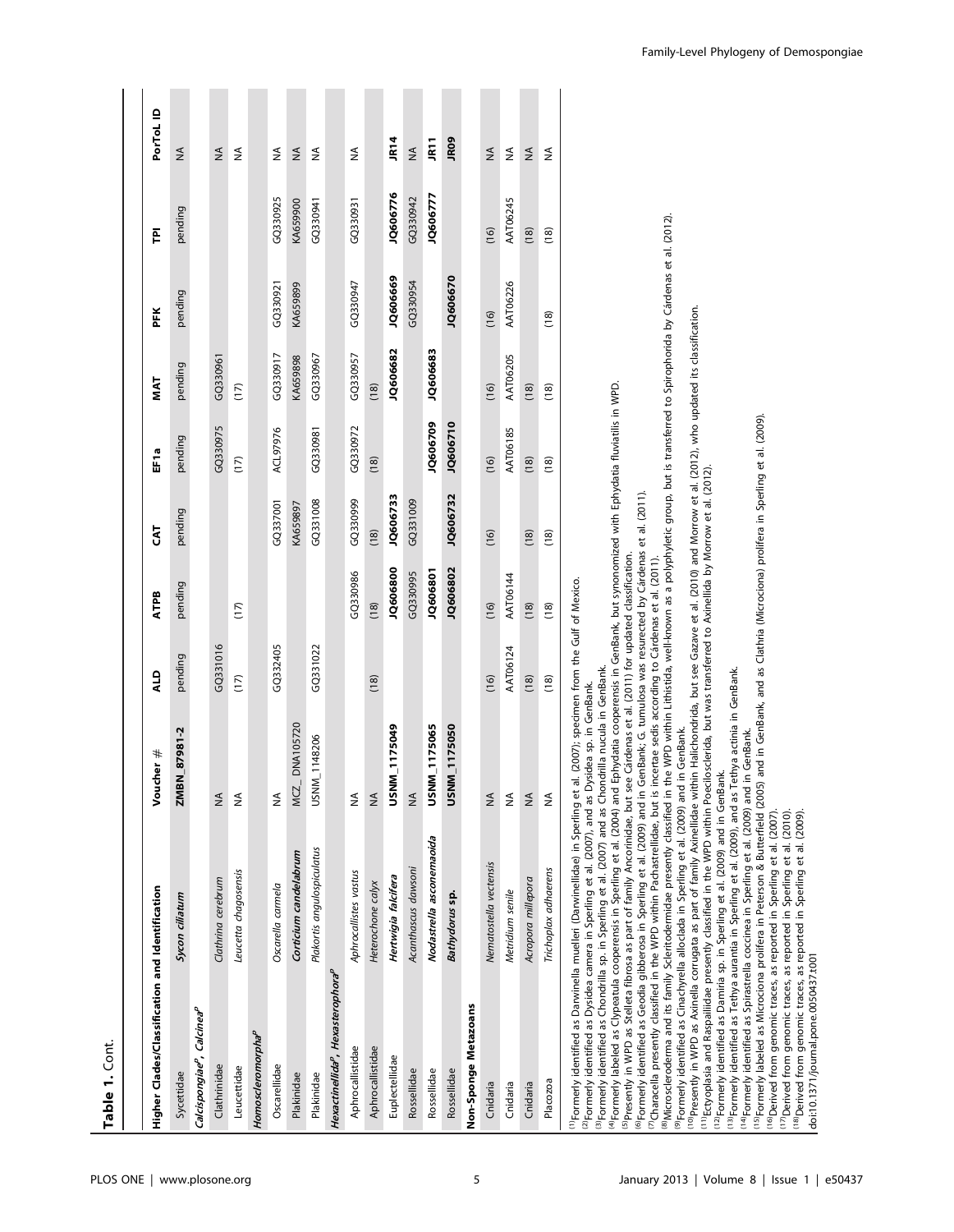Table 2. Summary of genes and taxa for analysis\* by poriferan clade.

|                                | <b>ALD</b>     | <b>ATPB</b>    | <b>CAT</b>     | EF1A           | <b>MAT</b>     | <b>PFK</b>     | <b>TPI</b>     | NHK7           | NHK <sub>6</sub> | NHK <sub>5</sub> | NHK4 |
|--------------------------------|----------------|----------------|----------------|----------------|----------------|----------------|----------------|----------------|------------------|------------------|------|
| Keratosa <sup>p</sup>          | 5              | 6              | 6              | $\overline{7}$ | $\overline{2}$ | 5              | $\overline{4}$ | 6              | 6                | 7                | 7    |
| Myxospongiae <sup>p</sup>      | 6              | 5              | 5              | 5              | 4              | $\mathbf 0$    | 4              | 6              | 6                | 6                | 6    |
| Haploscleromorpha <sup>p</sup> | $\overline{7}$ | 7              | 8              | $\overline{7}$ | 5              | 6              | $\overline{7}$ | 9              | 9                | 9                | 9    |
| Spongillida <sup>p</sup>       | $\overline{2}$ |                | $\overline{2}$ | $\overline{2}$ | $\overline{2}$ |                | 2              | $\overline{2}$ | $\overline{2}$   | $\overline{2}$   | 2    |
| Tetractinellida <sup>p</sup>   | $\overline{2}$ | 5              | 3              | 5              | 3              | $\mathbf{1}$   | 5              | 5              | 5                | 6                | 6    |
| Other Democlavia <sup>p</sup>  | 19             | 18             | 17             | 19             | 12             | 15             | 18             | 21             | 21               | 21               | 21   |
| Demospongiae <sup>p</sup>      | 41             | 42             | 41             | 45             | 30             | 28             | 40             | 49             | 49               | 51               | 51   |
| Calcispongiae <sup>p</sup>     |                | 6              | 5              | 7              | 8              | 5              | 5              | 8              | 8                | 8                | 8    |
| Hexactinellida <sup>p</sup>    | $\overline{2}$ | 6              | 5              | $\overline{4}$ | $\overline{4}$ | $\overline{4}$ | $\overline{4}$ | 6              | 6                | 6                | 6    |
| Homoscleromorpha <sup>p</sup>  | $\overline{2}$ | $\overline{2}$ | $\overline{2}$ | $\overline{2}$ | 3              | $\overline{2}$ | 3              | 3              | 3                | 3                | 3    |
| <b>TOTAL</b>                   | 54             | 56             | 53             | 58             | 43             | 39             | 52             | 66             | 66               | 68               | 68   |

\*NHK7 refers to the complete dataset, while NHK6-4 refer to datasets where the markers CAT, EF1A, and ATPB are successively removed. doi:10.1371/journal.pone.0050437.t002

That said, just five of the resolved nodes in the Bayesian analysis contradict those in the ML-based topology and none of these have pp values $> 0.90$ .

The partitioned ML analysis of the combined data had the same topology as that found when assuming a single model of amino acid evolution (LG+F+G). Additionally, no major differences were found when comparing a Bayesian analysis performed under LG+G, the ML analysis performed using LG+F+G, and the ML analysis performed using multiple partitions. We used this topology as the reference point for comparing the different analyses (Fig. 1). The Bayesian topology (Fig. 2) is highly consistent with the ML-based topology (Table 5). Each of the single-gene ML topologies (Figs. S8, S9, S10, S11, S12, S13, S14) differs from that derived from the combined dataset. An ordered ranking of how well the single-gene topologies match our overall hypothesis, based on nodal difference is: PFK, TPI, ALD, MAT, ATPB, CAT and EF1A (Table 5). This performance is also reflected in a tabulation of whether notable clades were recovered in the single-gene topologies (Table 6), where ATPB, CAT and EF1A recovers less

Table 3. Amino acid model selection, used for maximum likelihood searches on different datasets\*.

| <b>Dataset</b>   | <b>Most Appropriate</b><br>Model | Criterion     | <b>Model Assumed</b> |
|------------------|----------------------------------|---------------|----------------------|
| NHK7             | $LG+G+H+F$                       | all AIC       | $LG+G+F$             |
| <b>ALD</b>       | $LG+G$                           | AICc-1,2      | $LG+G$               |
| <b>ATPB</b>      | $WAG+G+I$                        | all AIC       | $WAG+G$              |
| CAT              | $LG+G+I$                         | AIC, AICc-1.3 | $LG+G$               |
| EF1A             | $LG+G+I+F$                       | AIC, AICc-1,3 | $LG+G+F$             |
| <b>MAT</b>       | $G + G + I$                      | AICc-1,2      | $LG+G$               |
| <b>PFK</b>       | $LG+G$                           | all AIC       | $LG+G$               |
| <b>TPI</b>       | $LG+G+I$                         | all AIC       | $LG+G$               |
| NHK <sub>6</sub> | $LG+G+I$                         | all AIC       | $LG+G$               |
| NHK <sub>5</sub> | $LG+G+I$                         | all AIC       | $LG+G$               |
| NHK4             | $LG+G+I$                         | AICc-1,2      | $LG+G$               |

\*NHK7 refers to the complete dataset, while NHK6-4 refer to datasets where the markers CAT, EF1A, and ATPB are successively removed. doi:10.1371/journal.pone.0050437.t003

than half of a set of reference clades in the topology based on the combined data. ML analyses serially excluding CAT, EF1A, and ATPB resulted in topologies (Figs. S15, S16, S17) that are highly consistent with the tree based on the analysis of combined data (Table 5–6). A supertree analysis was performed to evaluate the extent to which the principal signal [53] in the single-gene partitions differed from the signal in the gene concatenation and the results showed a substantial level of agreement (Fig. S18).

Nodal support for the ML-based phylogenetic hypothesis (Fig. 1) varies widely; 46 of 70 nodes have bootstrap support (bs) exceeding 70%. Similarly, although generally higher in magnitude, posterior probability (pp) values in the Bayesian topology are not universally high, with 44 of 70 nodes having values exceeding 0.90 (Fig. 2).

To test whether some of our results could be attributed to tree reconstruction artifacts we performed a variety of analyses. We first built trees using differently fitting models (WAG, LG, GTR, CAT, and CAT-GTR) and compared their results. This analysis indicated an important area of disagreement with reference to the relationships between *Keratosa<sup>p</sup>* and *Myxospongiae*<sup>p</sup> (see discussion). We performed a posterior predictive analysis to identify compositionally heterogeneous taxa. This analysis indicated that many taxa in the dataset are, indeed, compositionally heterogeneous (Table S1). The 6-categories Dayhoff recoding strategy is commonly used to ease compositional heterogeneity. We recoded our dataset using the 6-categories Dayhoff strategy and performed

Table 4. Model cross validation performed using CAT-GTR as the reference model.

| <b>Models</b><br>Compared | <b>Mean Score</b> | <b>Standard Deviation</b> |         |
|---------------------------|-------------------|---------------------------|---------|
| CAT+gamma                 | CAT-GTR+gamma     | $-66.0556*$               | 27.2128 |
| GTR+gamma                 | CAT-GTR+gamma     | $-203.2*$                 | 26.4986 |
| LG+gamma                  | CAT-GTR+gamma     | $-201.862*$               | 26.7209 |
| WAG+gamma                 | CAT-GTR+gamma     | $-226.778*$               | 32.4408 |

\*A negative cross validation score indicates that the reference model (CAT-GTR) fits the data better then the tested model. This table indicates that CAT-GTR provides the best fit to the data (as the standard deviations around the means are not sufficient to define a confidence intervals including positive values). doi:10.1371/journal.pone.0050437.t004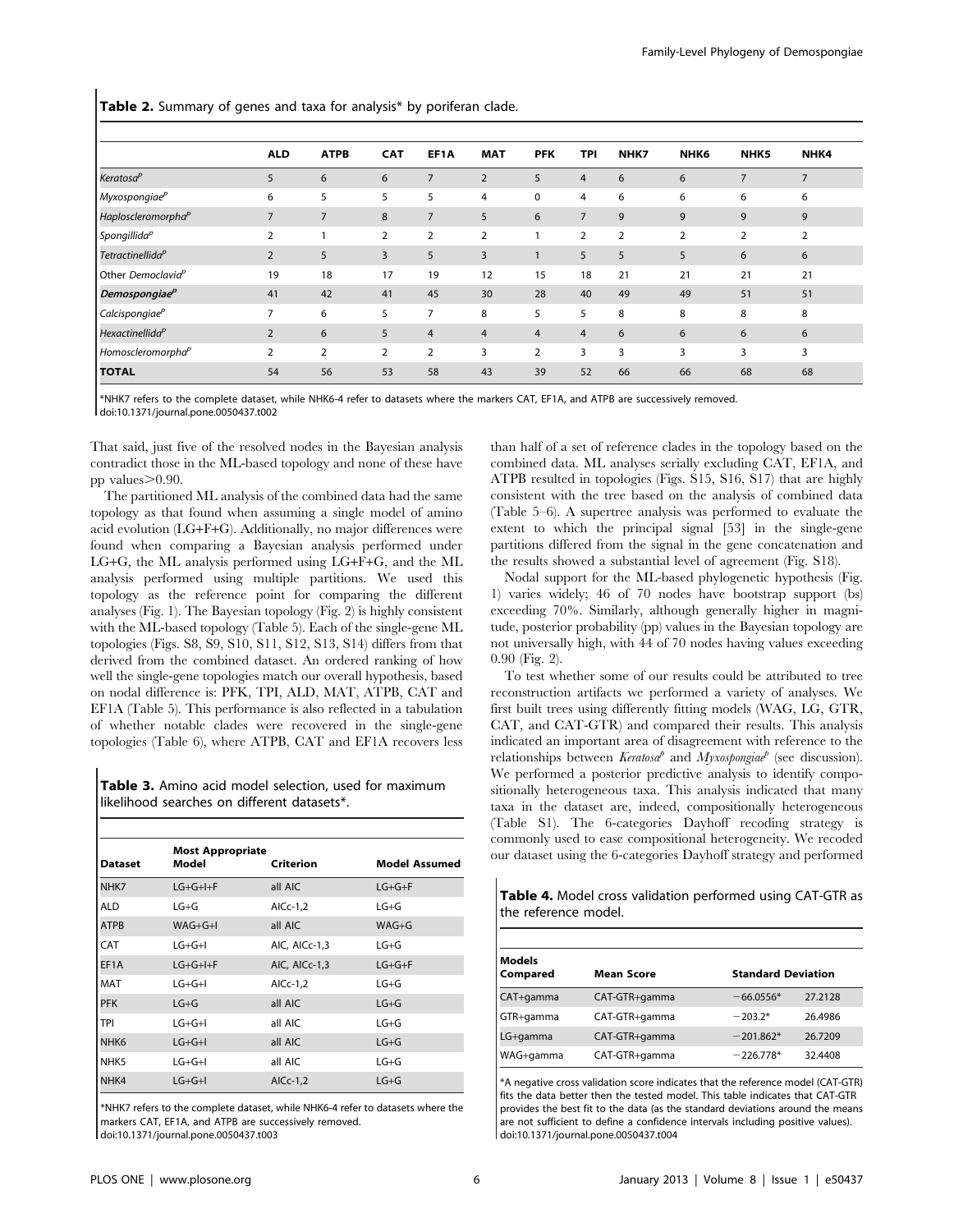

Figure 1. Hypothesis of demosponge relationships based on maximum likelihood analysis of seven nuclear housekeeping genes. Topology rooted on three cnidarians and the placozoan Trichoplax. Bootstrap indices (400 replicates) are shown at each node, with those exceeding 70 in bold. New taxa added as part of the PorToL project are indicated in bold; new taxa added from EST/genomics projects are indicated with a single asterisk; and taxa with new identifications after examination of the voucher specimen are marked with two asterisks. Clade names in italics followed by a superscript p have been phylogenetically defined in other studies (see text). doi:10.1371/journal.pone.0050437.g001

a posterior predictive analysis and found that the Dayhoff recoding eliminated almost all heterogeneity from the data (Table S2). CAT-GTR analyses of the Dayhoff recoded dataset found a tree (Fig. S19) that is highly comparable with the CAT-GTR tree of

Fig. 2 (non-recoded data). However, results of the Bayesian analysis using Dayhoff recoded data and assuming GTR (Fig. S20) contains a key difference. In the Dayhoff recoded GTR analysis *Myxospongiae*<sup> $\ell$ </sup> is not the sister group of *Keratosa*<sup> $\ell$ </sup> but the sister group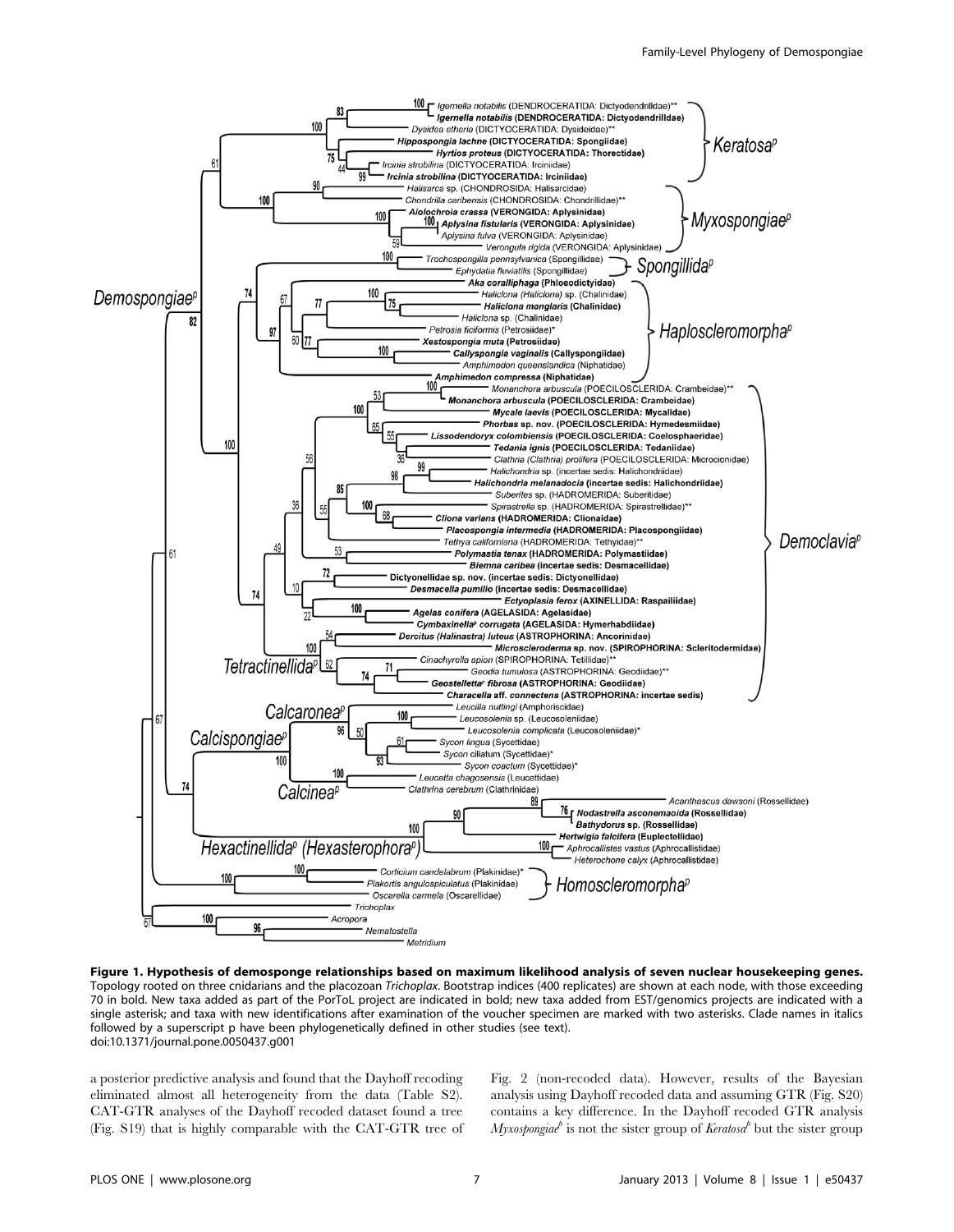

Figure 2. Hypothesis of demosponge relationships based on Bayesian analysis of seven nuclear housekeeping genes. Topology rooted on three cnidarians and the placozoan Trichoplax. Posterior probabilities are shown at each node, with those exceeding 0.90 in bold. New taxa added as part of the PorToL project are indicated in bold; new taxa added from EST/genomics projects are indicated with a single asterisk; and taxa with new identifications after examination of the voucher specimen are marked with two asterisks. Clade names in italics followed by a superscript p have been phylogenetically defined in other studies (see text). doi:10.1371/journal.pone.0050437.g002

of all the other Demospongiae (albeit with a low PP). Analyses performed after excluding compositionally heterogeneous species, fast-evolving sites, or the outgroups consistently reiterate the

results of our Bayesian analysis (compare Fig. 2 with Figs. S21, S22, S23).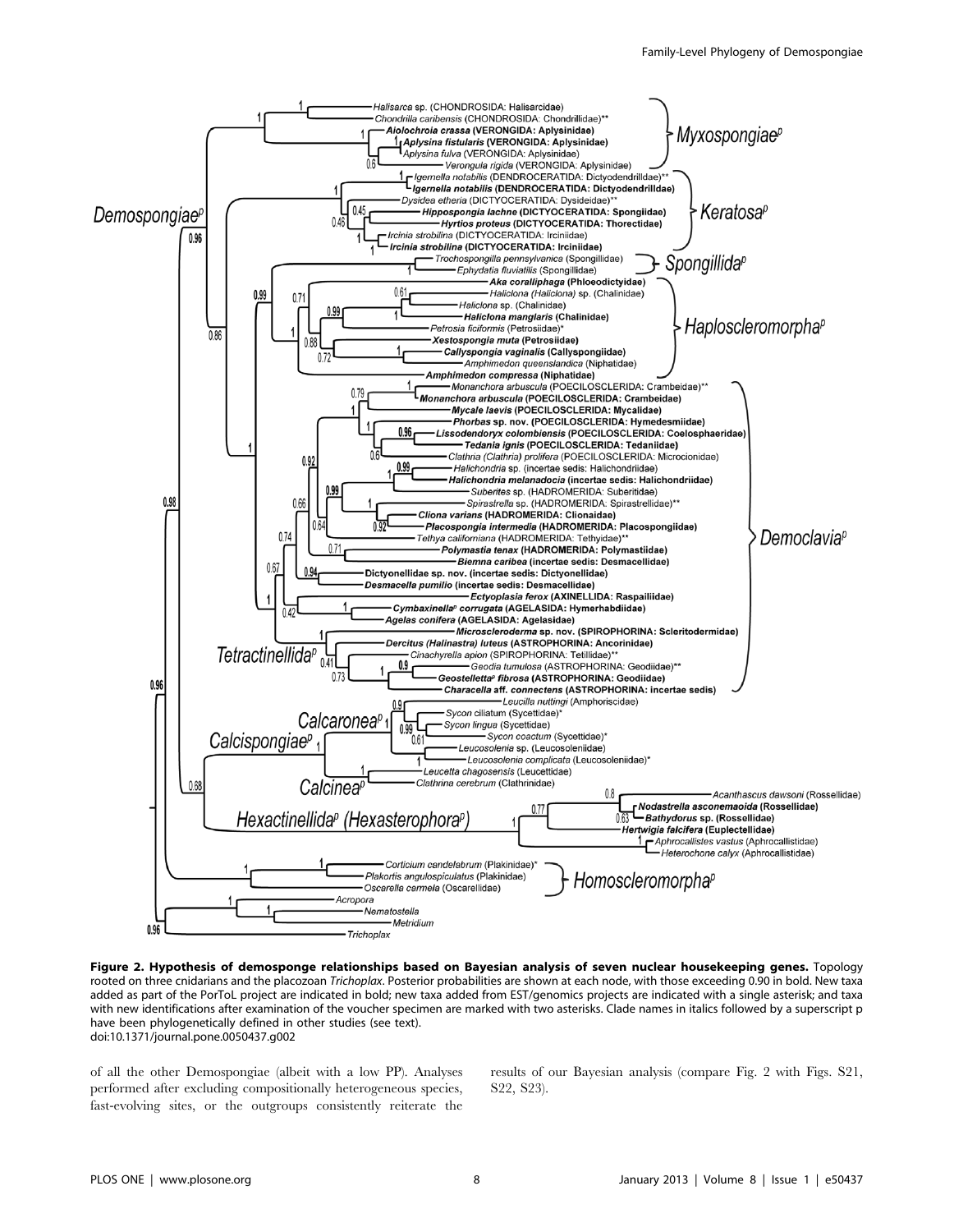Table 5. Nodal differences between reference topology (ML assuming LG+G+F) and topologies derived from different datasets\* and analyses.

| Dataset/Analysis | Percentage of Taxa in Common | <b>Nodal Difference</b> | <b>Random Difference</b> | <b>Standard Deviation</b> |
|------------------|------------------------------|-------------------------|--------------------------|---------------------------|
| <b>ALD</b>       | 76.4%                        | 2.50                    | 4.49                     | 0.36                      |
| <b>ATPB</b>      | 83.3%                        | 3.42                    | 4.65                     | 0.34                      |
| <b>CAT</b>       | 77.8%                        | 3.48                    | 4.55                     | 0.34                      |
| EF1A             | 86.1%                        | 3.73                    | 4.60                     | 0.37                      |
| <b>MAT</b>       | 65.3%                        | 2.67                    | 4.38                     | 0.34                      |
| PFK              | 58.3%                        | 1.91                    | 4.15                     | 0.34                      |
| TPI              | 77.8%                        | 2.13                    | 4.42                     | 0.29                      |
| NHK <sub>6</sub> | 100.0%                       | 1.45                    | 4.80                     | 0.35                      |
| NHK <sub>5</sub> | 97.2%                        | 1.42                    | 4.73                     | 0.31                      |
| NHK4             | 97.2%                        | 1.42                    | 4.75                     | 0.38                      |
| NHK7/Bayesian    | 100.0%                       | 1.26                    | 4.77                     | 0.35                      |

\*NHK7 refers to the complete dataset, while NHK6-4 refer to datasets where the markers CAT, EF1A, and ATPB are successively removed. doi:10.1371/journal.pone.0050437.t005

## Discussion

## Sponge Classes

Analyses of the seven nuclear housekeeping gene dataset provide strong support for each of the four major clades of sponges assigned the rank of class (Calcarea, Demospongiae, Hexactinellida, and Homoscleromorpha). Because we did not include non-metazoan outgroups our results cannot be used to assess sponge monophyly. Concerning the relationships among the four sponge classes, support is generally poor. Our tree does not recover Silicea<sup>p</sup> (Demospongiae<sup>p</sup>+Hexactinellida<sup>p</sup>), which has been supported in a great deal of other works based on disparate datasets  $[4,18,19,28,54]$ , but instead places *Calcispongiae*<sup>b</sup> with Hexactinellida<sup>p</sup> (Figs. 1–2), most likely erroneously with low support (bs = 74%; pp = 0.68). Relationships within *Calcispongiae*<sup>b</sup> and Hexactinellida<sup>p</sup> are consistent with previous analyses [54–56]. As designed, our analyses do not provide any basis for inferring relationships among the sponge classes (as they do not include non-metazoan outgroups), but rather elucidate phylogenetic relationships within *Demospongiae*<sup> $\ell$ </sup> (Figs. 1–2).

## Major Demosponge Clades

Hypotheses derived from our analyses of nuclear housekeeping gene data (Figs. 1–2) are fairly consistent with the so-called ''G clades'' originally derived from analysis of ribosomal DNA data [17], and largely recovered by mitochondrial genome [43] and nuclear housekeeping gene data [18]. G1 and G2 correspond to Keratosa<sup>p</sup> and Myxospongiae<sup>p</sup>, respectively, following the names of

Table 6. Comparison of clades found in NHK7\* ML topology with those revealed in single-gene and other analyses.\*

| <b>Clades of Interest</b>                 |       | ML ALD ML ATPB ML CAT ML EF1A ML MATML PFK ML TPI |      |      |       |                          |      |       | <b>ML NHK6 M NHK5</b> | <b>ML NHK4 NHK7</b> | <b>Bayes</b> |
|-------------------------------------------|-------|---------------------------------------------------|------|------|-------|--------------------------|------|-------|-----------------------|---------------------|--------------|
| Cnidaria                                  | yes   | no                                                | yes  | no   | yes   | yes                      | no   | yes   | yes                   | yes                 | yes          |
| Calcispongiae <sup>p</sup>                | yes   | yes                                               | yes  | yes  | yes   | yes                      | yes  | yes   | yes                   | yes                 | yes          |
| Homoscleromorpha <sup>p</sup>             | yes   | no                                                | No   | yes  | yes   | yes                      | yes  | yes   | yes                   | yes                 | yes          |
| Hexactinellida <sup>p</sup>               | yes   | yes                                               | yes  | yes  | yes   | yes                      | yes  | yes   | yes                   | yes                 | yes          |
| Demospongiae <sup>p</sup>                 | yes   | no                                                | no   | no   | no    | no                       | no   | yes   | yes                   | yes                 | yes          |
| Keratosa <sup>p</sup> (G1)                | yes   | yes                                               | yes  | no   | yes   | yes                      | yes  | yes   | yes                   | yes                 | yes          |
| Myxospongiae $P$ (G2)                     | yes   | no                                                | yes  | no   | yes   | -                        | no   | yes   | yes                   | yes                 | yes          |
| $G1+G2$                                   | yes   | no                                                | no   | no   | no    | $\overline{\phantom{m}}$ | no   | yes   | yes                   | yes                 | no           |
| Spongillida <sup>p</sup>                  | yes   | $\overline{\phantom{0}}$                          | yes  | yes  | yes   | $\qquad \qquad -$        | yes  | yes   | yes                   | yes                 | yes          |
| Haploscleromorpha <sup>P</sup> (G3)       | yes   | yes                                               | no   | yes  | yes   | no                       | yes  | yes   | yes                   | yes                 | yes          |
| Spongillida $P$ +G3                       | no    | no                                                | no   | no   | no    | yes                      | no   | yes   | yes                   | yes                 | yes          |
| Democlavia <sup><math>P</math></sup> (G4) | no    | no                                                | no   | no   | no    | no                       | yes  | yes   | yes                   | yes                 | yes          |
| Tetractinellida <sup>p</sup>              | yes   | yes                                               | no   | no   | yes   | -                        | yes  | yes   | yes                   | yes                 | yes          |
| $G3+G4+Spongillidap$                      | yes   | no                                                | no   | no   | yes   | yes                      | no   | yes   | yes                   | yes                 | yes          |
| <b>Clades</b>                             | 12/14 | 5/13                                              | 5/14 | 5/14 | 10/14 | 7/10                     | 8/14 | 14/14 | 14/14                 | 14/14               | 13/14        |
| Percent                                   | 86%   | 38%                                               | 36%  | 36%  | 71%   | 70%                      | 57%  | 100%  | 100%                  | 100%                | 93%          |

\*NHK7 refers to the complete dataset, while NHK6-4 refer to datasets where the markers CAT, EF1A, and ATPB are successively removed. doi:10.1371/journal.pone.0050437.t006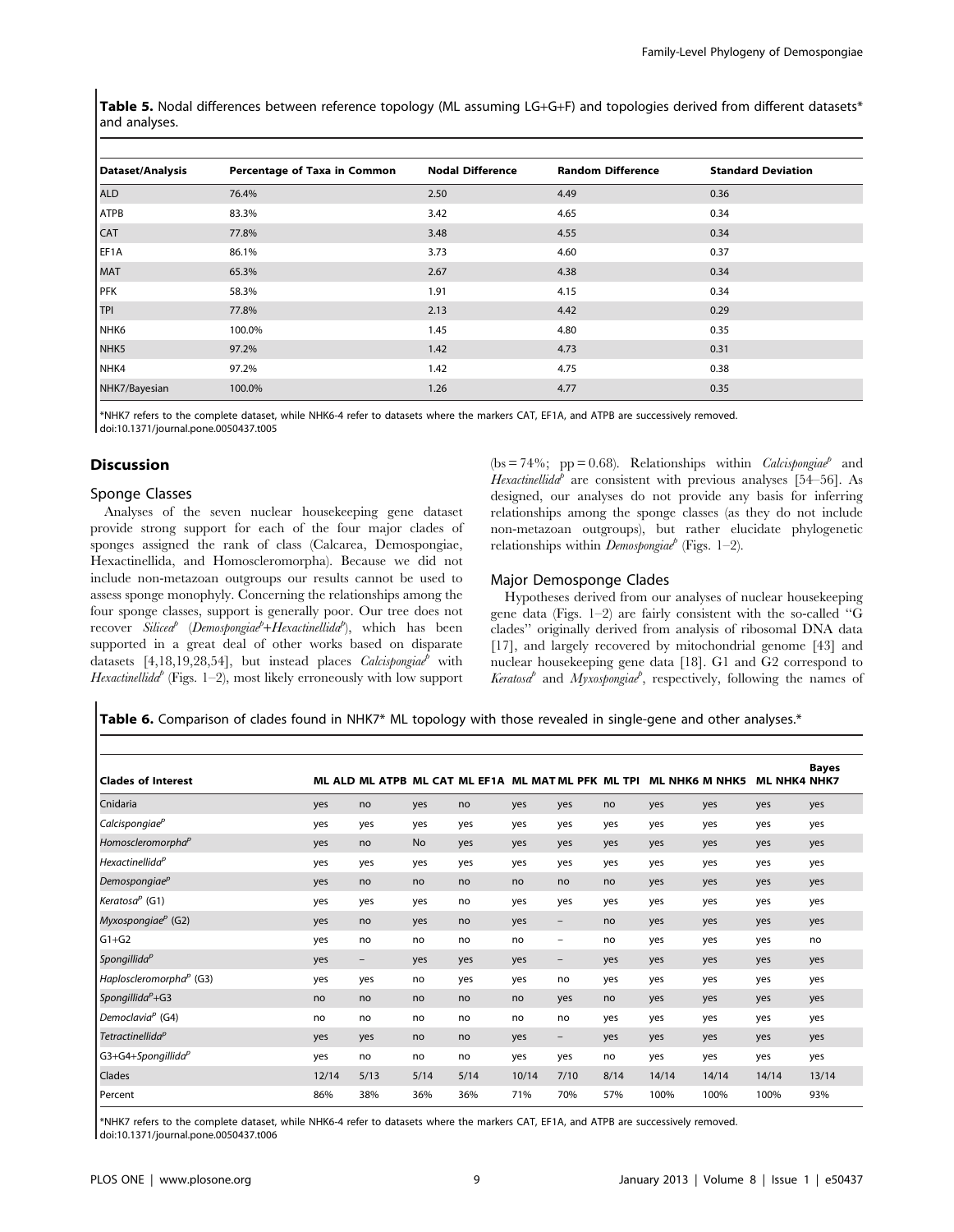Borchiellini et al. [17]. One key difference between the results of these studies concerns the placement of the clade containing all freshwater sponges, Spongillida<sup>p</sup>, phylogenetically defined in Cárdenas et al. [40]. Traditionally, these sponges were classified as the suborder Spongillina within the order Haplosclerida. However, ribosomal DNA and mitochondrial genome data suggested that Spongillida<sup>p</sup> falls as the earliest diverging lineage of the ''G4'' clade. Sperling et al. [18] found a similar clade, for which they provided a phylogenetic definition and the name  $Demodavia<sup>p</sup>$  (= subclass Heteroscleromorpha of Cárdenas et al. [40]), with the exception that *Spongillida*<sup> $\theta$ </sup> was found as the sister group of the marine haplosclerids. The marine haplosclerid taxa have consistently been shown to be a well-supported clade that has recently been phylogenetically defined and named Haploscleromor $pha^{p}$  [40].

This study finds strong support at nearly all deep nodes within  $Demosphogiae<sup>b</sup>$  (Figs. 1–2), even with our more diverse taxon sampling. The clear distinction of these clades indicates that the divergence among these groups is likely ancient [4]. Thus, future genomic exploration within  $D$ emospongiae<sup>p</sup> will be guided by these emerging phylogenetic results so as to make best use of the comparative method. To be especially useful for rank-based taxonomy and nomenclature, type species within genera and type genera within families (e.g., our sampling of Spongia officinalis, Halisarca dujardini, and Desmacella pumilio) should be targeted whenever possible. Also, to the extent possible, type species should be collected from their respective type localities for maximum taxonomic and nomenclatural utility. For phylogenetic nomenclature, 'specifiers' (i.e., species, specimens or apomorphies used in PhyloCode definitions) should be targeted. Of course, when species are used as specifiers (which has so far usually been the case for poriferan names), their name-bearing type specimens are de facto specifiers (*PhyloCode*, Note 13.2.2.).

Nuclear housekeeping gene data strongly support an as yet unnamed clade containing the groups of demosponges with silicamineralized skeletons:  $D$ emoclavia<sup>p</sup>, Haploscleromorpha<sup>p</sup>, and Spongilli $da^{\phi}$  (Figs. 1–2), in accordance with other analyses of ribosomal genes [17], complete mitochondrial genomes [43], and a smaller dataset of nuclear housekeeping genes [18]. Our ML and Bayesian analyses provide equivocal results concerning the phylogenetic relationships of  $\vec{Keratosd}^p$  and  $Myxospongia^p$ . A sister group relationship between Keratosa<sup>p</sup> and Myxospongiae<sup>p</sup> has been suggested, with only modest support, based on analyses of 18S rRNA genes [17] and complete mitochondrial genomes [43] but has also been contradicted by earlier Bayesian analyses of nuclear housekeeping genes [4,18,44]. Our ML topology (Fig. 1) shows Keratosa<sup>p</sup> and Myxospongiae<sup>p</sup> [which both lack mineralized skeletons (with the exception of siliceous microscleres in Chondrilla within  $Myxospongia'$ : Chondrosida)] as a clade that is sister to the mineralized sponges. In contrast, the Bayesian analysis (Fig. 2) identifies  $Myxospongiae<sup>b</sup>$  as the earliest diverging clade of Demospongiae<sup>p</sup>, and shows Keratosa<sup>p</sup> as the sister group to the mineralized groups. It is important to note, however, that all site-homogeneous models (LG and GTR) display the  $Keratosa^p+Myxospongiae^p$  clade, while the site-heterogeneous CAT and CAT-GTR models (which fit the data better) support  $Myxospongue^b$  as the sister group of all the other demosponges. Thus, model selection is responsible for this disagreement. Because the best fitting models suggest  $Myxospongia<sup>p</sup>$  is sister to the remaining demosponges, the contradicting results obtained using LG, GTR and WAG  $(Keratosa^{p}+Myxospongia^{p})$  are likely artifactual.

#### Keratosa<sup>p</sup>

This clade is composed of members of the demosponge orders Dictyoceratida and Dendroceratida. Our sampling includes members of five of the six families: Dysideidae, Irciniidae, Spongiidae and Thorectidae in the former, Dictyodendrillidae in the latter. Ribosomal data [17] indicate that Dendroceratida is monophyletic, but our results rely on a single genus (Igernella) so we cannot support or refute that result. The nuclear housekeeping gene data also fail to provide support for the monophyly of Dictyoceratida, a result that has also been obtained through the analysis of ribosomal data [35,57]. We have conflicting results concerning Dictyoceratida, with our ML-topology (Fig. 1) suggesting that dendroceratids are derived from within a paraphyletic Dictyoceratida and the Bayesian tree having a poorly supported monophyletic Dictyoceratida. The key taxon, from the perspective of this analysis, is the representative of Dysideidae. All the other dictyoceratids in our study, representing Irciniidae, Spongiidae, and Thorectidae, always form a well-supported clade. It is interesting to note that when the worst performing markers (CAT, EF1A, and ATPB) are sequentially removed from analysis, Dictyoceratida, including our representative of Dysideidae, forms a monophyletic group with strong support (Figs. S15, S16, S17).

## Myxospongiae<sup>p</sup>

Members of the orders Chondrosida and Verongida make up  $Myxospongia<sup>b</sup>$ . Our sampling includes both families of Chondrosida (Chondrillidae and Halisarcidae), the latter of which was previously placed in its own order Halisarcida (e.g., [58]). Within Verongida, just one of the four families of Verongida (i.e., Aplysinidae) is sampled. With the present taxon sampling, our analyses support monophyly of Chondrosida, a result not obtained by some analyses of ribosomal data [17,59], but found in others [35,60]. However, our analysis lacks a representative of *Chondrosia*, which has proven to be a difficult taxon in relation to the question of Chondrosida monophyly [17,59]. Similarly lacking a representative of the problematic Chondrosia, an analysis of complete mitochondrial genome data also supports a monophyletic Chon $drosida^b$  [43], which has nevertheless recently been given a phylogenetic definition [40]. Within Verongida, nuclear housekeeping genes support monophyly of Aplysinidae, for which we were able to sample each of its component genera (Figs. 1–2). Relationships among the three aplysinid genera (Verongula, Aplysina, and Aiolochroia), however, are not well supported. Based on ribosomal data, Erwin and Thacker [61] found that Aplysinidae is not monophyletic because Verongula grouped with members of Pseudoceratinidae and members of Aiolochroia grouped with Ianthellidae and Aplysinellidae. The absence of pseudoceratinids, ianthellids and aplysinellids from our samples prevents our analyses from testing these hypotheses, but if Erwin and Thacker's [61] findings are true, they would suggest that our sampling represents a more disparate group of Verongida (Aplysina in Aplysinidae and Verongula in Pseudoceratinidae) than is suggested by current taxonomy (Aplysina and Verongula in Aplysinidae). Indeed, this phylogenetic result (i.e., that Aplysina and Verongula belong to distinct families) was recently verified with mitochondrial and nuclear markers by Erpenbeck et al. [59].

## Haploscleromorpha<sup>p</sup> & Spongillida<sup>p</sup>

From a broad perspective, one of the most important outstanding questions in demosponge phylogenetics is the phylogenetic placement of the freshwater sponges, Spongillida<sup>p</sup>, which is phylogenetically defined in Cárdenas et al. [40]. Traditional taxonomy based on morphology [62] and earlier analyses of nuclear housekeeping genes [18] suggest a close relationship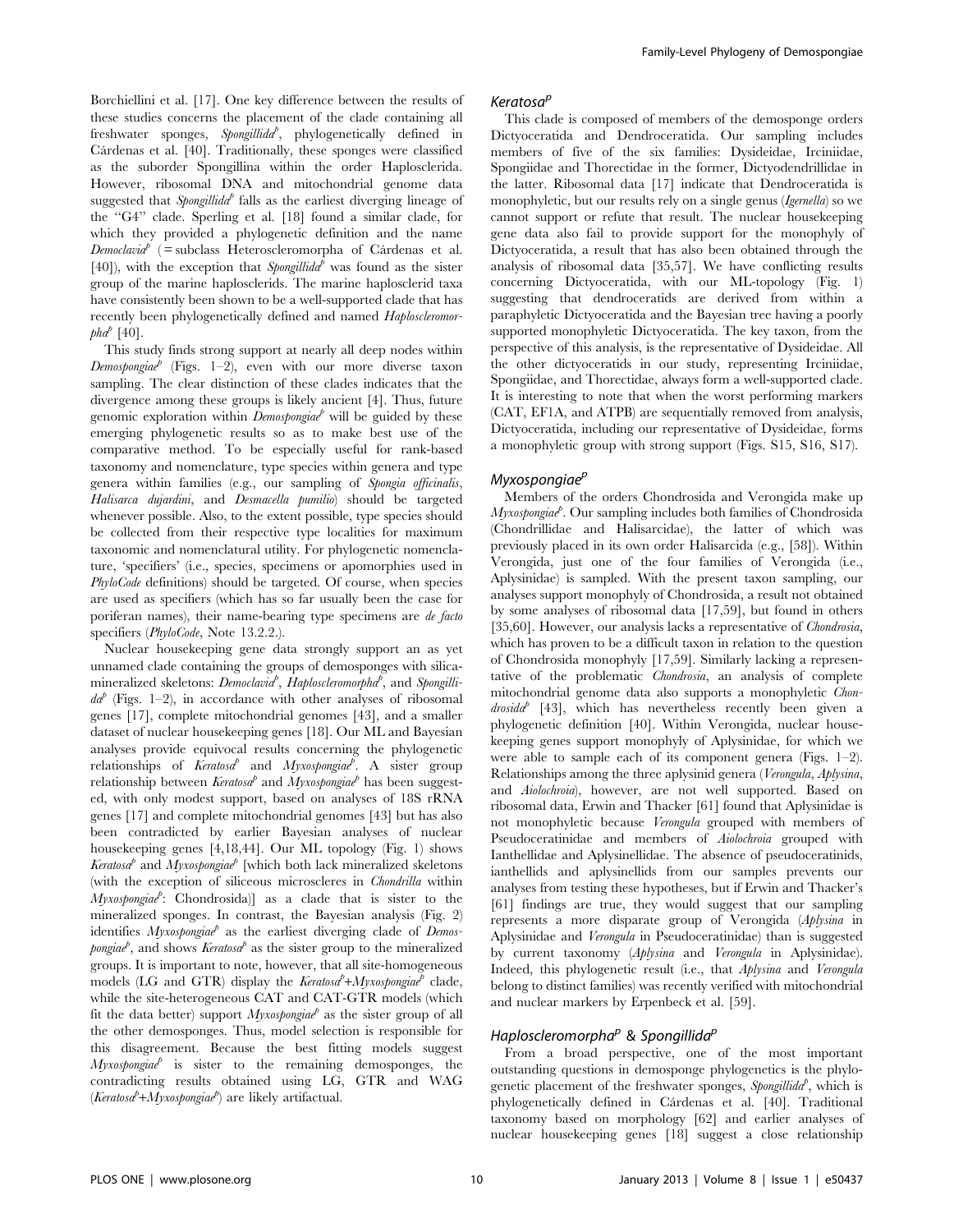between Spongillida<sup>p</sup> and the marine haplosclerids, Haploscleromor $pha^{\rho}$ . In contrast, both mitochondrial genome and ribosomal data suggest that Spongillida<sup>p</sup> is sister to the rest of the Democlavia<sup>p</sup> [17,35,43,63]. The results here, for the most part, agree with the former hypothesis and specifically indicate that  $\emph{Spongillida}^b$  is the earliest diverging lineage of the traditional order Haplosclerida (with high support, Figs. 1–2). An exception to this result is one of the single gene analyses (ALD, Fig. S8), which found Spongillida<sup>p</sup> branching among democlaviid taxa, albeit with no support. Limited taxon sampling, and in particular, the fact that our analyses do not include any representatives of the democlaviid family Scopalinidae (which was recently suggested by Morrow et al. [38] to have a close relationship to the freshwater sponges), could explain these contradicting results. In any event, it is fairly clear that Spongillida<sup>p</sup> is a distinct lineage from the marine haplosclerids.

Our sampling within  $Haploscleronorpha^b$  represents five of the six accepted families. Monophyletic haplosclerid suborders Petrosina and Haplosclerina were not recovered (although support values are somewhat low at some of the deeper branches of the clade), corroborating the results of McCormack et al. [64] and Redmond et al. [35,37]. Not surprisingly, given that studies with denser taxon sampling have shown widespread polyphyly of subtaxa within this group [35,37,65], we find both Petrosiidae and Niphatidae to be polyphyletic. Even at the generic level, Amphimedon (Niphatidae) is revealed to be polyphyletic. Amphimedon queenslandica, whose genome has been sequenced [66], clusters with Callyspongia vaginalis (Callyspongiidae) with high support, suggesting that the taxonomy of this important model organism remains confused, corroborating evidence from ribosomal data [35,37].

## Democlavia<sup>p</sup>

Democlavia<sup> $\ell$ </sup> is the most species-rich (roughly 75% of demosponge species; [38]) and diverse of the major demosponge clades, and includes the traditional orders Agelasida, Astrophorida, Hadromerida, Halichondrida, Poecilosclerida, and Spirophorida [48], several of which are already thought to not be monophyletic (as discussed below). As such, the systematics of  $Democlaval$  presents many challenges, but important breakthroughs are being made in understanding the phylogeny of this clade based on increasingly taxon-rich analyses of ribosomal RNA and mitochondrial CO1 data [38]. Our nuclear housekeeping gene dataset and analyses provide an opportunity to test hypotheses arising from these alternative sets of data and suggest new hypotheses where previous results have provided no resolution.

Our analyses reveal a well-supported clade containing members of Astrophorina and Spirophorina (suborder designations for these taxa, following [40]), including our only sampled lithistid (Microscleroderma sp. nov.). Other analyses of ribosomal and mitochondrial data have revealed the same clade [17,35,42,67– 69], the phylogenetically defined *Tetractinellida*<sup> $\ell$ </sup> [17,40]. Although modest in support, our analyses always suggest that  $T$ etractinellida<sup>p</sup> is sister to the remaining members of  $Democlavia^{\rho}$ . Our sampling of sub-order Astrophorina includes two of the six families, Ancorinidae (Dercitus, recently transferred from Pachastrellidae by Cárdenas et al. [70]) and Geodiidae (Geodia tumulosa and Geostelletta<sup>p</sup> fibrosa), as well as an *incertae sedis* taxon, *Characella* aff. *connectens*, which was also formerly assigned to family Pachastrellidae. The latter three species form a well-supported clade, but no specific position for our representative of Ancorinidae within  $Tetractinellida<sup>b</sup>$ is supported (Figs. 1–2). The family Pachastrellidae sensu Maldonado [71] is based on a plesiomorphic character (streptasters; [70]) so it is no surprise that our results confirm that Characella and Dercitus do not have an especially close relationship.

Our analyses include two representatives of Spirophorina – Cinachyrella sp., representing the family Tetillidae, and the lithistid Microscleroderma sp. nov., representing the family Scleritodermidae – but there is no support for the group being monophyletic. The lithistids are a taxonomically rich group sharing a common growth form (skeleton of interlocked desmas), with 13 recognized families. Lithistids have always presented taxonomic challenges from morphological perspectives (see 72) and the redistribution of its members to different sponge clades has been proposed for quite some time [72,73] and continues [40]. In this vein, the lithistid family Desmanthidae appears to be closely related to Dictyonellidae [38]. The presence of sigmaspires in Scleritodermidae [72] is consistent with this group being reallocated to Spirophorina within  $Tetractinellida<sup>p</sup>$  [40].

Another well-supported alliance of taxa includes most members of order Poecilosclerida that we have sampled, specifically representatives of Coelosphaeridae, Crambeidae, Hymedesmiidae, Microcionidae, Mycalidae, and Tedaniidae (Figs. 1–2). Monophyly of Poecilosclerida has been found in several analyses of ribosomal data [17,35,42,74], but more recent studies with greater taxon sampling have shown the group to be polyphyletic [38,75], as found here. Morrow et al. [38] demonstrated that the families Desmacellidae and Raspailiidae should be removed from Poecilosclerida. Our results support this action, as our representatives of these families branch deeper within  $Demodawa<sup>p</sup>$  (Figs. 1–2). Unfortunately, these data do not provide strong support for relationships within this poecilosclerid group, which remains the most species-rich order and therefore one of the more challenging clades within Demospongiae<sup>p</sup>.

The sister group to Poecilosclerida (sensu 38) consists of most of our sampled hadromerids as well as the family Halichondriidae from the order Halichondrida. A similar relationship was derived in Morrow et al. [38]. Within this clade, three hadromerids, *Cliona* (Clionaidae), Placospongia (Placospongiidae), and Spirastrella (Spirastrellidae) form a well-supported clade. In turn, this clade is revealed to have a relatively well-supported relationship with the families Halichondriidae and Suberitidae. The latter two families, currently classified within Halichondrida and Hadromerida, respectively, have long been known to have a close relationship [27]. Interestingly, the hadromerid  $Tethya$  (Tethyidae) consistently branches with this alliance of Suberitidae, Halichondriidae, and the hadromerids (representing Clionaidae, Placospongiidae and Spirastrellidae) albeit with limited support. One other hadromerid in our analysis, Polymastia tenax, falls outside this clade, a peculiar result given that Polymastiidae is considered among the ''core'' components of Hadromerida [76]. In the 28S-based analysis of Morrow et al. [38], Polymastiidae emerged as a distinct clade, sister to Suberitidae plus Halichondriidae but with low support, whereas their analysis of CO1 data recovered a clade with Polymastiidae sister to the hadromerid families Tethyidae, Hemiasterellidae, and Clionaidae, but again with only low support.

The monophyly of  $A$ gelasida<sup>p</sup> is well supported. This result is obtained only after taking into account recent findings made by Gazave et al. [36], who provided a phylogenetic definition of the clade, and corroborated by Morrow et al. [38]. In light of polyphyly of Axinella (order Axinellida), Gazave et al. [36] erected the taxon  $Cymbaxinella<sup>p</sup>$  for those species, including Axinella corrugata sampled here, with a close relationship to Agelas (family Agelasidae). With broader taxon sampling, Morrow et al. [38] established the new family Hymerhabdiidae for this same clade within  $A$ gelasida<sup>b</sup>. In contrast with this study [38], however, nuclear housekeeping gene data do not provide further support for a sister group relationship between  $Agelasidd$  and the clade containing the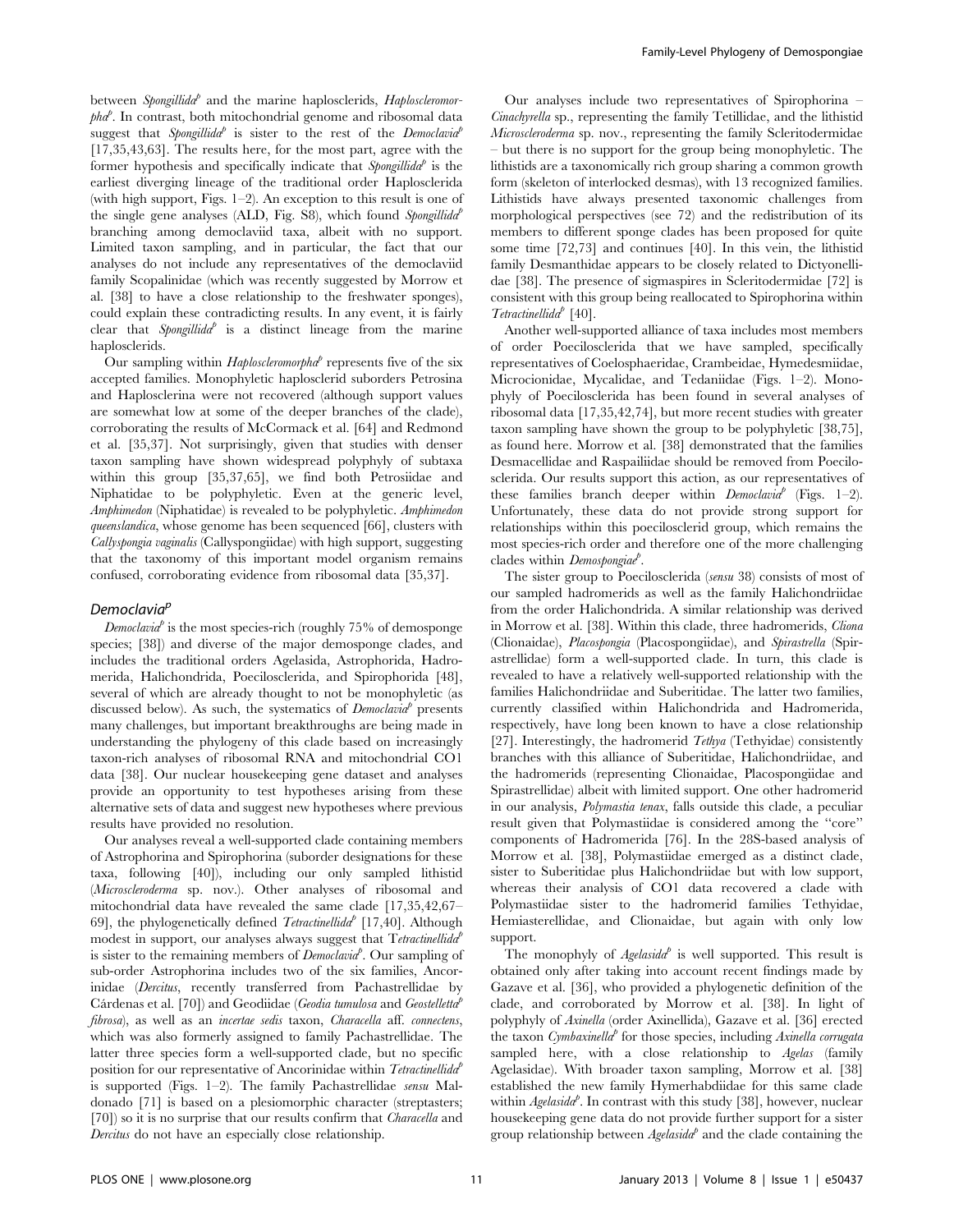core poecilosclerids, hadromerids and Halichondriidae. The only representative of order Axinellida in our analysis is Ectyoplasia; the species belongs to the family Raspailiidae, which was moved from Poecilosclerida to Axinellida by Morrow et al. [38]. That study [38] also found that representatives of Desmacellidae fell in two groups, a finding we also recovered given that Desmacella and Biemna did not exhibit a particularly close relationship. It is important to note that our analysis includes the type species of Desmacella. Nuclear housekeeping gene data provide modest support for a relationship between *Desmacella* and the family Dictyonellidae (Figs. 1–2).

### Conclusions

As with any phylogenetic analysis, the hypotheses presented here do not represent the final statement on demosponge phylogeny. In particular, the aforementioned gaps in taxonomic sampling limit the extent to which these analyses are able to assess interesting and relevant hypotheses of demosponge relationships. Nonetheless, this analysis makes several important strides forward. First, our results bolster previous claims of the efficacy of the nuclear housekeeping gene marker set [44], albeit at a high cost in effort. Analyses of these data with enhanced taxon sampling confirm numerous phylogenetic hypotheses derived from ribosomal DNA and mitochondrial markers. Most importantly, this boosts overall confidence in the emerging picture of demosponge systematics and phylogenetics that has largely been based on ribosomal and mitochondrial markers, which are more readily obtained from sponge samples. Nevertheless, there are still key points of difference, for example the position of the freshwater Spongillida<sup>p</sup> clade, that remain to be tested by new datasets, and numerous open questions not yet satisfactorily answered by any phylogenetic analyses, such as the position of  $Tetractinellida<sup>p</sup>$  within Democlavia<sup>p</sup>, and the relationships among Keratosa<sup>p</sup>, Myxospongiae<sup>p</sup>, and the clade consisting of  $\overrightarrow{Democlavia}$ , Haploscleromorpha<sup>p</sup>, and  $S$ pongillida<sup>p</sup>. A final important advance of this study is that incorporates a diverse set of sponge systematicists engaged in transforming the taxonomy (both PhyloCode-based and more traditional approaches) used to describe demosponge diversity. As a new understanding of demosponge relationships emerges, the names – and possibly the rules by which we erect and use them – must change [38–41].

### Materials and Methods

#### Ethics Statement

In accordance with policy and legal requirements associated with specimens vouchered in the collections of the Smithsonian US National Museum of Natural History (NMNH), Harbor Branch Oceanographic Institute (HBOI), Harvard Museum of Comparative Zoology (MCZ), and Zoological Museum Bergen Norway (ZMBN), all collections involved in this study were obtained with all appropriate and relevant permits. Specifically, samples from Panama were collected under a Marine Collecting Permit provided by The Republic of Panama; samples from the State of Florida were collected under a Florida recreational resident saltwater fishing license issued from Florida Fish and Wildlife Conservation Commission; and one sample from Honduras was collected with the permission of Rosa del Carmen Garcia, Directora General de Pesca y Acuicultura. No permits were required to collect sponge specimens in US territorial waters outside state boundaries, the Catalan coast of Spain, Vancouver Island, Canada, or Norway.

#### Sample and sequence collection

Samples were collected from a variety of locations and stored as described below or obtained from frozen collections at the Harbor Branch Oceanographic Institute-Florida Atlantic University (Table 1; http://PorToL.org/NHK7data). To obtain RNA of sufficient quality and quantity, when possible, fresh material was collected and preserved via one of several methods. One involved placing fresh material in cold 75% ethanol with liquid changes occurring after 15 min, 1 hour and 4 hours. When available, material was also placed in RNAlater (Invitrogen), directly in TRIzol<sup>®</sup> (Invitrogen) reagent, following the manufacturer's instructions, or in liquid nitrogen. In most cases, the tissue placed directly in  $TRIzol^{\circledR}$  or frozen in liquid nitrogen yielded the highest quality and/or quantity of RNA. However, the most practical storage method in the field was 75% ethanol preservation and in most cases this was suitable for RNA extraction and subsequent polymerase chain reaction (PCR) amplifications from cDNA.

Following Sperling et al. [18,44] total RNA was isolated using a one-step  $TRIzol^{\circledR}$  method (Invitrogen), and cDNA was synthesized from  $1-2 \mu$ g RNA using RETROSCRIPT<sup>®</sup> (Ambion) reverse transcriptase using both random decamers and oligo dT primers, which were then pooled. PCR was used to amplify 7 nuclearencoded genes: aldolase (ALD), ATP synthase beta chain (ATPB), catalase (CAT), elongation factor 1-alpha (EF1alpha), methionine adenosyltransferase (MAT), phosphofructokinase (PFK), and triose-phosphate isomerase (TPI). All primer sequences for initial PCR of housekeeping genes can be found in Sperling et al. [44]. In many cases, however, it was necessary to use nested PCR primers if amplification and re-amplification of housekeeping gene products was not possible. Table S3 provides primer sequences for nested amplifications of individual housekeeping genes. Primary or nested amplification products were cloned into PCR cloning vectors (pGEM®-T, Promega or TOPO TA®, Invitrogen) and individual clones were prepared for DNA sequencing using standard protocols.

After editing and trimming vector sequences with GENEIOUS [77], DNA sequences were assessed for gene and sponge identity via BLASTX or BLASTP queries [78], followed by preliminary single-gene phylogenetic analyses under the likelihood framework described below. The identification of likely paralogs followed standard procedures based on the generation of trees including all the members of each gene family that could be identified in GenBank (via reciprocal blasting). Within the context of these trees, paralogy groups were identified and only the sequences nesting within the selected orthology group were used. New sequences generated in this study have been submitted to GenBank (Table 1). Sequences are also available via the Porifera Tree of Life database (PorToL.org). In addition, voucher specimens for many of the sequences presented in Sperling et al. [18,44] were examined, resulting in several instances of updated taxonomic identification and classification (Table 1).

Nucleotide sequences were translated and aligned using MUSCLE [79] and visualized in SEAVIEW (v. 4.3) [80]. In addition to the new sequences, the initial alignment included data for sponges that had already been published (Table 1). Also, five species for which transcriptome data exist were also added to the dataset. Both mRNA and cDNA from Corticium candelabrum, Petrosia ficiformis and Sycon coactum were obtained using protocols available in Riesgo et al. [81]. Sycon ciliatum and Leucosolenia complicata sequences are derived from current genome and transcriptome sequencing projects for these species [82] and Adamska, unpublished). De novo assemblies of the reads obtained with Illumina GA (Illumina, Solexa, USA) were built with CLC Genomics Workbench 4 (CLCbio, MA, USA). Local blasts against the contig lists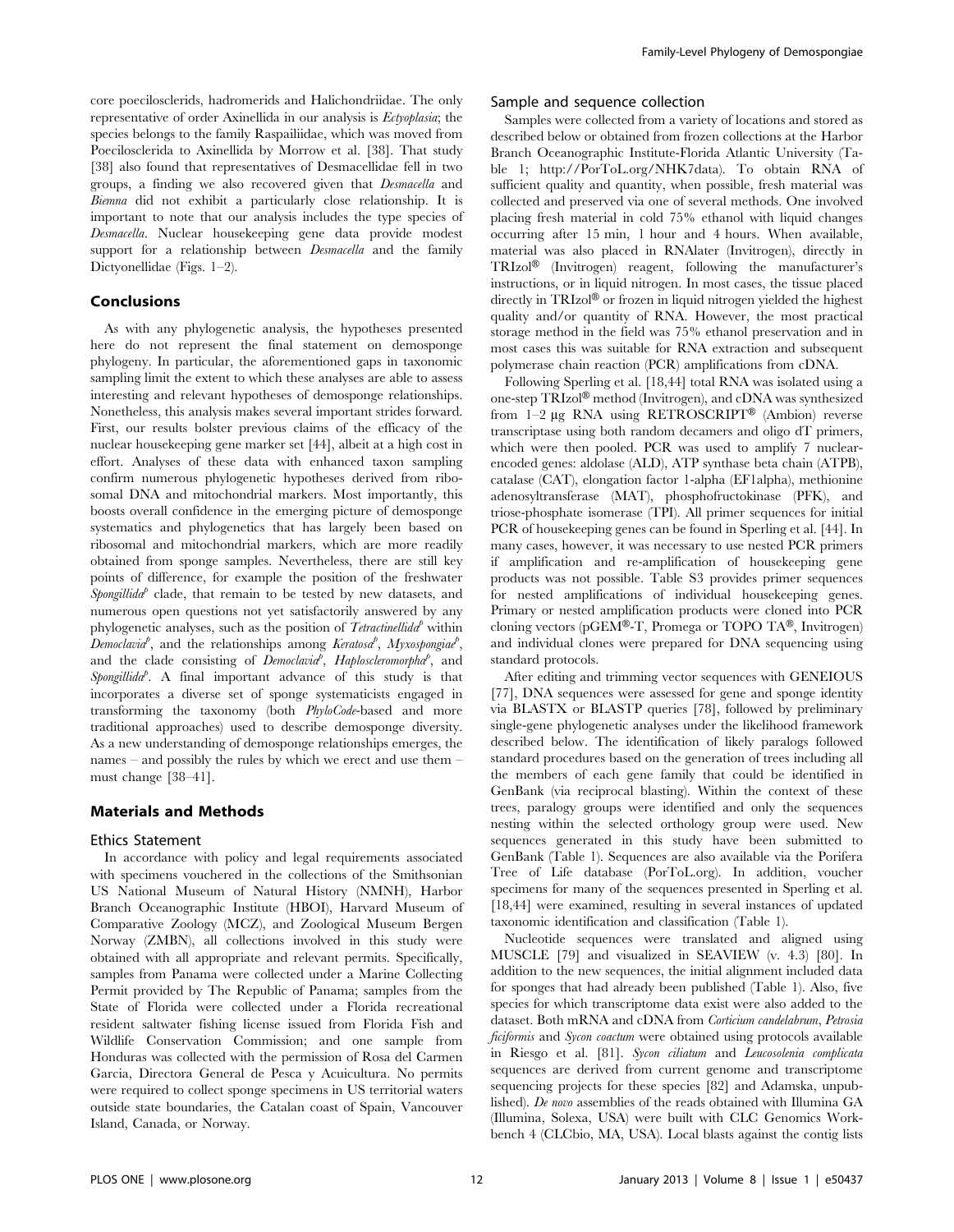generated were used to search for the housekeeping genes. Initially, 50 outgroup taxa representing Bilateria, Ctenophora, Cnidaria, Placozoa and non-metazoan Opisthokonta were included in the analyses. However, preliminary phylogenetic analyses, conducted as described below, indicated that inferred demosponge relationships were robust to outgroup choice and therefore outgroups in the final dataset were reduced to the cnidarian taxa (Acropora, Metridium and Nematostella) and the placozoan Trichoplax. Approximately 40 positions in the alignment were manually excluded from analyses because they represented insertions present in one or a small number  $(*5*)$  of taxa.

#### Phylogenetic Analyses

For all gene trees we investigated the presence of significant clustering information using Maximum Likelihood Mapping [83] as implemented in Treepuzzle V. 5.2 [51]. The dataset was analyzed in both Bayesian and Maximum Likelihood (ML) frameworks. For the ML analyses, appropriate models of amino acid evolution were assessed using the Akaike Information Criterion (AIC), as implemented in ProtTest (v.2.4) [49]. The computing cluster of the Smithsonian's Laboratories of Analytical Biology was used to run the parallelized version of RaxML [84] to search for maximum likelihood (ML) topologies. We assumed the model that best fit our data according to the second-order AIC (AICc-1) with the exception that a proportion of invariant sites was not estimated (according to a recommendation in the RaxML manual). We also used RaxML to conduct bootstrap analyses (400 replicate searches) to assess nodal support. We searched for ML topologies using each gene separately as well as all genes combined. We analyzed the combined data a) assuming a single model for all the data and b) by assigning most appropriate models to each gene partition (mixed models).

Bayesian analyses were performed using the site-heterogeneous CAT-GTR+gamma in Phylobayes 3.3b [85]. This model was selected because Bayesian model selection, performed using 10 fold cross-validation [86], showed that CAT-GTR best fitted our dataset, outperforming CAT, GTR and LG. The considered models were: WAG, LG, GTR, CAT, and CAT-GTR (all models used a gamma correction to account for rate heterogeneity among sites). The CAT based models (in this case CAT and CAT-GTR [86]) are mixture models developed to better take into account site-specific features of protein evolution. These models are thus expected to fit the data better than homogeneous time reversible models like LG and GTR [86]. Indeed, CAT based models have previously been shown to fit amino acid datasets better than other models and they have been shown to be highly effective at reducing systematic biases, like long branch attraction, which are well known to be very pervasive in deep time phylogenetics. In Phylobayes two independent analyses were run for 30,000 cycles sampling every 100 points. The analyses were considered converged when the largest discrepancy observed across all bipartitions (i.e. the maxdiff statistics) dropped below 0.15, despite the Phylobayes manual's suggestion that a chain has reached convergence when maxdiff  $< 0.3$ . Support values for the nodes recovered in the CAT-GTR analysis are expressed as posterior probabilities.

Comparisons were made between the different single-gene topologies and the Bayesian topology to the ML tree derived from the overall data. In addition, nodal differences were calculated, as measured by the root-mean-squared distance, in Topd (v.3.3) [87]. Taxa that were missing data for some genes were pruned from the combined tree prior to calculating nodal differences. Topd was also used to conduct randomization analyses to test whether similarities between the various topologies and the combined ML topology were not greater than expected by chance. Finally, further ML searches were conducted by sequentially excluding the three genes that subtend the trees that are most distant from the tree derived from the concatenated dataset, as measured by subtracting the random nodal difference from the actual nodal difference. To further investigate the extent to which the principal signal [53] in the single-genes corroborated the results of concatenated Bayesian and ML analyses, we performed a supertree analysis. The supertree was built using the Matrix Representation with Parsimony method [53]. Input trees used for this analysis were, for each gene, the 400 bootstrap trees derived (see above) under ML. This set of 2800 input trees was bootstrapped to generate 100 replicate datasets, each of which scored 2800 trees using the software CLANN [88]. For each bootstrapped dataset a bootstrap supertree was recovered and a majority rule consensus of the recovered bootstrap supertrees was built to estimate nodal support.

Finally, analyses were performed to test for tree reconstruction artifacts. More precisely we investigated the potential effect of long-branch attraction and compositional attraction on our results. We first investigated the effect of using alternative model of evolution on our results. We thus built trees (within a Bayesian framework) using models (WAG, LG, GTR, CAT, and CAT-GTR, each with a gamma correction) providing different levels of fit to the data and compared the trees we obtained. We tested whether the taxa in our dataset were compositionally heterogeneous performing a posterior predictive analysis (see for example [18]) of compositional heterogeneity using Phylobayes under the CAT-GTR model. The posterior predictive analysis indicated that several taxa displayed a biased composition of their sites. This, if not addressed, can cause compositional artifacts. To test whether our results were affected by compositional biases we performed two analyses. First we analysed (under CAT-GTR) a dataset from which all compositionally heterogeneous taxa were excluded. This experiment has the downside of excluding potentially important taxa. Accordingly, a second experiment was performed in which our dataset was recoded using the Dayhoff scheme. Dayhoff recoding can alleviate compositional artifact, and a posterior predictive analysis of our Dayhoff-recoded dataset was performed (under CAT-GTR) to evaluate whether further compositionally biased taxa remained after the application of Dayhoff recoding. Finally, our Dayhoff recoded dataset was analysed using both a site-homogeneous (GTR) and a site heterogeneous (CAT-GTR) model.

To test for the potential effect of long-branch attraction artifacts we identified fast evolving sites in our dataset using the program Tiger [89]. After that, sites that Tiger deemed as being fast evolving (bins 7 to 10) were excluded and the slowly evolving sites analysed in isolation. In addition to the site-stripping analysis, we also performed an analysis where all the outgroups to Demospongiae (including Hexactinellida) were removed.

## Supporting Information

Figure S1 Maximum Likelihood Mapping shows ALD has signal to resolve unambiguously over 90% of the quartets that make up the ALD-derived tree. ALD cannot resolve 4.4% of the quartets. (PDF)

Figure S2 Maximum Likelihood Mapping shows ATPB has signal to resolve unambiguously over 82% of the quartets that make up the ATPB-derived tree. ATPB cannot resolve 8% of the quartets.

(PDF)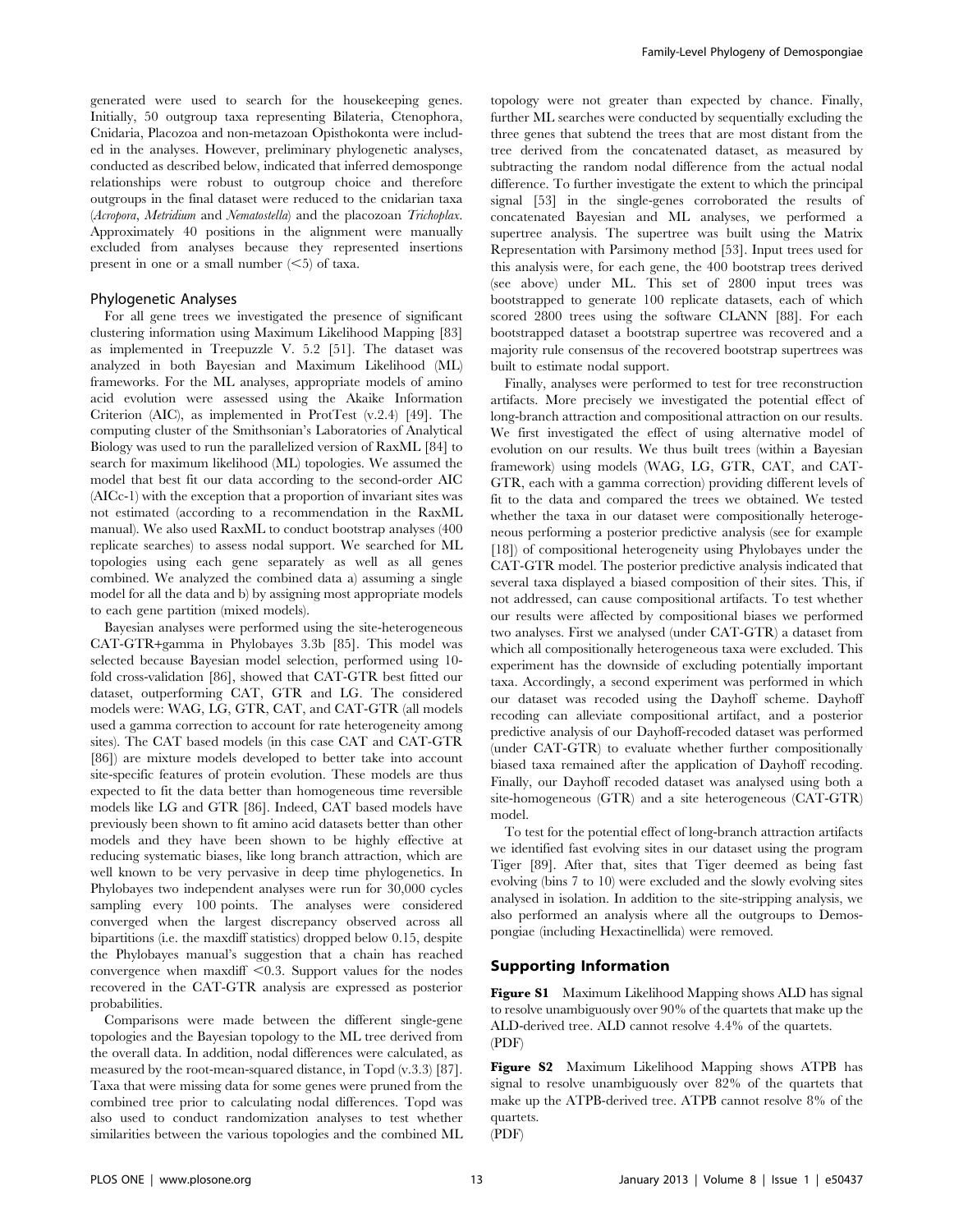Figure S3 Maximum Likelihood Mapping shows CAT has signal to resolve unambiguously over 82% of the quartets that make up the CAT-derived tree. CAT cannot resolve 9% of the quartets.

(PDF)

Figure S4 Maximum Likelihood Mapping shows EF1a has signal to resolve unambiguously over 76% of the quartets that make up the EF1a-derived tree. EF1a cannot resolve 12.3% of the quartets. (PDF)

Figure S5 Maximum Likelihood Mapping shows MAT has signal to resolve unambiguously nearly 83% of the quartets that make up the MAT-derived tree. MAT cannot resolve 10.2% of the quartets. (PDF)

Figure S6 Maximum Likelihood Mapping shows PFK has signal to resolve unambiguously over 71% of the quartets that make up the PFKtree. PFK cannot resolve 20.6% of the quartets. (PDF)

Figure S7 Maximum Likelihood Mapping shows TPI has signal to resolve unambiguously over 76% of the quartets that make up the TPI-derived tree. TPI cannot resolve 15.8% of the quartets. (PDF)

Figure S8 Maximum Likelihood topology based on ALD, with assumed model of LG+gamma. (PDF)

Figure S9 Maximum Likelihood topology based on ATPB, with assumed model of WAG+gamma. (PDF)

Figure S10 Maximum Likelihood topology based on CAT, with assumed model of LG+gamma. (PDF)

Figure S11 Maximum Likelihood topology based on EF1A, with assumed model of LG+F+gamma. (PDF)

Figure S12 Maximum Likelihood topology based on MAT, with assumed model of LG+gamma. (PDF)

Figure S13 Maximum Likelihood topology based on PFK, with assumed model of LG+gamma. (PDF)

Figure S14 Maximum Likelihood topology based on TPI, with assumed model of LG+gamma. (PDF)

Figure S15 Maximum Likelihood topology based on NHK6, with assumed model of LG+gamma. (PDF)

Figure S16 Maximum Likelihood topology based on NHK5, with assumed model of LG+gamma. (PDF)

## References

- 1. Gehling JG, Rigby JK (1996) Long expected sponges from the neoproterozoic Ediacara fauna of South Australia. J Paleo 2: 185–195.
- 2. Love GD, Grosjean E, Stalvies C, Fike DA, Grotzinger JP, et al. (2009) Fossil steroids record the appearance of Demospongiae during the Cryogenian period. Nature 457: 718–721.

Figure S17 Maximum Likelihood topology based on NHK4, with assumed model of LG+gamma. (PDF)

Figure S18 Consensus supertree derived from the input trees that represents the signal in the collection of the individual trees. (PDF)

Figure S19 Bayesian analysis of Dayhoff recoded data using CAT-GTR.

(PDF)

Figure S20 Bayesian analysis of Dayhoff recoded data using GTR. (PDF)

Figure S21 Bayesian analysis using CAT-GTR, with all compositionally heterogenous taxa excluded. (PDF)

Figure S22 Bayesian analysis using CAT-GTR, excluding fastevolving sites with Tiger software (''SlowFast Tree''). (PDF)

Figure S23 Bayesian analysis using CAT-GTR, with no outgroups.

(PDF)

Table S1 Results of the Posterior Predictive Analysis of the combined data set (all 7 genes) under the CAT GTR model. Taxa with a star are heterogeneous in composition. (PDF)

Table S2 An analysis of the Dayhoff recoded dataset (still under CAT-GTR). As expected, nearly all the heterogeneity is gone (compared to Table S1). (PDF)

Table S3 Nested primers used to facilitate amplifications of 5 of the 7 genes analyzed in this work. (PDF)

## Acknowledgments

We are indebted to the many sponge biologists who contributed samples, expertise, and sequences to this project. Special thanks go to Sebastian Joffre and Crystal Romero for their assistance in sponge RNA preparations, Sebastian Basile, Tandace Burkhart and Renee Potens with sequence data curation and bioinformatics analyses, and Chris Freeman for assistance in collecting specimens. We thank Martin Dohrmann for identifying hexactinellid samples and providing helpful comments on an earlier version of this MS. We also thank Gonzalo Giribet and Sally Leys for guidance provided to obtain all the transcriptomic sequencing for the species Petrosia ficiformis, Sycon coactum, and Corticium candelabrum.

## Author Contributions

Conceived and designed the experiments: MSH ALH JL KJP SP MCD RWT EAS AGC. Performed the experiments: MSH ALH JL MA AC ED BD DF JP D. Pohlmann NER SR AR ER ZR EAS MdS JET. Analyzed the data: MSH D. Pisani AGC. Contributed reagents/materials/analysis tools: SP JR. Wrote the paper: MSH ALH JL KJP MCD RWT MA NBE PC EH GLH SK CCM D. Pisani NER AR KR EAS AGC BP.

- 3. Brain CKB, Prave AR, Hoffmann K-H, Fallick AE, Botha A, et al. (2012) The first animals: ca. 760-million-year-old sponge-like fossils from Namibia. S Afr J Sci 108:658.
- 4. Sperling EA, Robinson JM, Pisani D, Peterson KJ (2010) Where's the glass? Biomarkers, molecular clocks, and microRNAs suggest a 200-Myr missing Precambrian fossil record of siliceous sponge spicules. Geobiology 8: 24–36.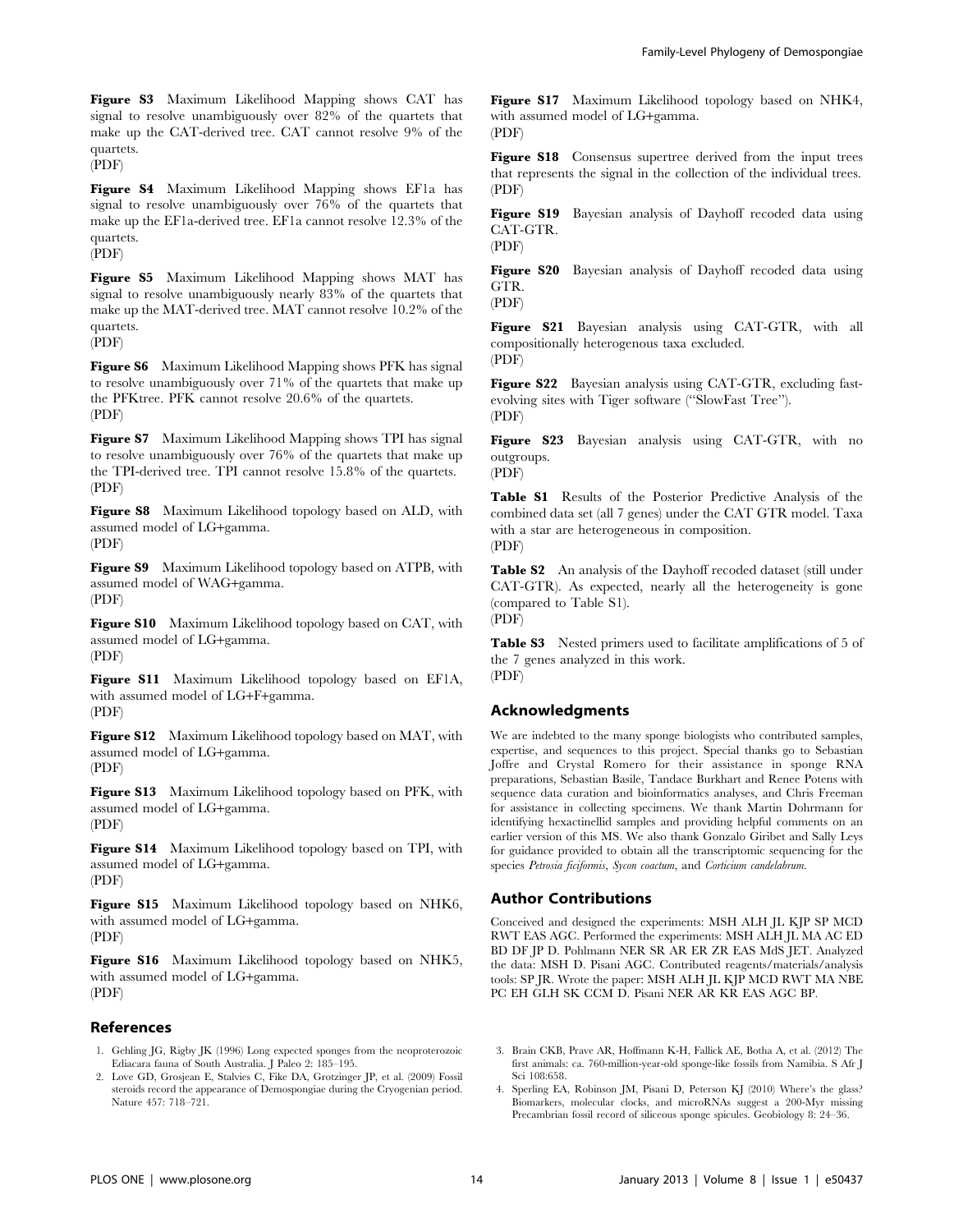- 5. Erwin DH, Laflamme M, Tweedt SM, Sperling EA, Pisani D, et al. (2011) The Cambrian conundrum: early divergence and later ecological success in the early history of animals. Science 334: 1091-1097.
- 6. Krautter M, Conway KW, Barrie JV, Neuweiler M (2001) Discovery of a ''living dinosaur'': Globally unique modern hexactinellid sponge reefs off British Columbia, Canada. Facies 44: 265–282.
- 7. Milsom C, Rigby S (2010) Fossils at a glance, 2nd Edition. Wiley-Blackwell.
- 8. Hill MS (1998) Spongivory on Caribbean reefs releases corals from competition with sponges. Oecologia, 117: 143–150.
- 9. Rützler K (2004) Sponges On Coral Reefs: A Community Shaped By Competitive Cooperation. Boll Mus Ist Biol Univ Genova 68: 85–148.
- 10. De Goeij JM, van den Berg H, van Oostveen MM, Epping EHG, van Duyl FC (2008) Major bulk dissolved organic carbon (DOC) removal by encrusting coral reef cavity sponges. Mar Ecol Prog Ser 357: 139–151.
- 11. Erwin PM, Thacker RW (2008) Cryptic diversity of the symbiotic cyanobacterium Synechococcus spongiarum among sponge hosts. Mol Ecol 17: 2937–47.
- 12. Venkateswara Rao J, Srikanth K, Pallela R, Gnaneshwar Rao T (2009) The use of marine sponge Haliclona tenuiramosa as bioindicator to monitor heavy metal pollution in the coasts of Gulf of Mannar, India. Environ Monit Assess 156: 451– 459.
- 13. Negandhi K, Blackwelder PL, Ereskovsky AV, Lopez JV (2010) Florida Reef Sponges Harbor Coral Disease-Associated Bacteria. Symbiosis 51: 117–129.
- 14. Pawlik JR (2011) The chemical ecology of sponges on Caribbean reefs: Natural products shape natural systems. BioScience 61: 888–898.
- 15. Webster NS, Taylor MW (2012) Marine sponges and their microbial symbionts: love and other relationships. Environ Microbiol 14: 335–346. doi:10.1111/ j.1462-2920.2011.02460.x
- 16. Hooper JNA, van Soest RWM (2002) Systema Porifera. A guide to the classification of sponges. New York: Kluwer Academic/Plenum Publishers. 1810 p.
- 17. Borchiellini C, Chombard C, Manuel M, Alivon E, Vacelet J, et al. (2004) Molecular phylogeny of Demospongiae: implications for classification and scenarios of character evolution. Mol Phylogenet Evol 32: 823–837.
- 18. Sperling EA, Peterson KJ, Pisani D (2009) Phylogenetic-signal dissection of nuclear housekeeping genes supports the paraphyly of sponges and the monophyly of Eumetazoa. Mol Biol Evol 26: 2261–2274.
- 19. Philippe H, Derelle R, Lopez P, Pick K, Borchiellini C, et al. (2009) Phylogenomics revives traditional views on deep animal relationships. Curr Biol 19: 706–712.
- 20. Philippe H, Brinkmann H, Lavrov DV, Littlewood DTJ, Manuel M, et al. (2011) Resolving difficult phylogenetic questions: why more sequences are not enough. PLoS Biology 9(3): e1000602. doi:10.1371/journal.pbio.1000602
- 21. Rützler K, Hooper JNA (2000) Two new genera of hadromerid sponges (Porifera, Demospongiae). Zoosystema 22: 337–3444.
- 22. Ferrario F, Calcinai B, Erpenbeck D, Galli P, Wörheide G (2010) Two Pione species (Hadromerida, Clionaidae) from the Red Sea: a taxonomical challenge. Org Divers Evol 10: 275–285.
- 23. de Paula, Zilberberg C, Hajdu E, Lôbo-Hajdu G (2012) Morphology and molecules on opposite sides of the diversity gradient: Four cryptic species of the Cliona celata (Porifera, Demospongiae) complex in South America revealed by mitochondrial and nuclear markers. Mol Phylogenet Evol 62: 529–541.
- 24. van Soest RWM (1990) Towards a phylogenetic classification of sponges. In: Rützler K, editor. New Perspectives in Sponge Biology. Proceedings of the 3rd International Conference on the Biology of Sponges, Woods Hole, 1985. Washington: Smithsonian Institution Press. pp. 344–350.
- 25. Lafay B, Boury-Esnault N, Vacelet J, Christen R (1992) An analysis of partial 28S ribosomal RNA sequences suggests early radiations of sponges. BioSys 28: 139–151.
- 26. West L, Powers D (1993) Molecular phylogenetic position of the hexactinellid sponges in relation to the Protista and Demospongiae. Mol Mar Biol Biotech 2: 71–75.
- 27. Chombard C (1998) Les Demospongiae à asters: essai de phylogénie moléculaire. Homologie du caractère 'aster'. Ph.D. Thesis, Museum national d'Histoire naturelle de Paris.
- 28. Collins AG (1998) Evaluating multiple alternative hypotheses for the origin of Bilateria: An analysis of 18S rRNA molecular evidence. Proc Natl Acad Sci 95: 15458–15463.
- 29. Hajdu E (1999) Toward a phylogenetic classification of the Mycalids with anisochelae (Demospongiae: Poecilosclerida), and comments on the status of Naviculina Gray, 1867. Mem Queensland Mus 44: 225–238
- 30. Alvarez B, Crisp MD, Driver F, Hooper JNA, van Soest RWM (2000) Phylogenetic relationships of the family Axinellidae (Porifera: Demospongiae) using morphological and molecular data. Zool Scr 29: 169–198.
- 31. Borchiellini C, Chombard C, Lafay B, Boury-Esnault N (2000) Molecular Systematics of sponges (Porifera). Hydrobiologia 420: 15–27.
- 32. Hajdu E, van Soest RWM, Hooper JNA (1994) Proposal for a phylogenetic subordinal classification of poecilosclerid sponges. In: van Soest RWM, van Kempen TMG, Braekman J-C, editors. Sponges in Time and Space - Proceedings of the 4th International Porifera Congress. Rotterdam: Balkema. pp. 123–139.
- 33. Lavrov DV, Lang BF (2005) Poriferan mtDNA and animal phylogeny based on mitochondrial gene arrangements. Syst Biol 54: 651–659.
- 34. Wörheide G, Solé-Cava AM, Hooper JNA (2005) Biodiversity, molecular ecology and phylogeography of marine sponges: patterns, implications and outlooks. Integr Comp Biol 43: 377–385.
- Family-Level Phylogeny of Demospongiae
- 35. Redmond NE, van Soest RWM, Kelly M, Raleigh J, Travers SAA, et al. (2007) Reassessment of the classification of the Order Haplosclerida (Class Demospongiae, Phylum Porifera) using 18S rRNA gene sequence data. Mol Phylogenet Evol 43: 344–352.
- 36. Gazave E, Carteron S, Chenuil A, Richelle-Maurer E, Boury-Esnault N, et al. (2010) Polyphyly of the genus Axinella and of the family Axinellidae (Porifera: Demospongiae<sup>P</sup>). Mol Phylogenet Evol 57: 35-47.
- 37. Redmond NE, Raleigh J, van Soest RWM, Kelly M, Travers SAA, et al. (2011) Phylogenetic Relationships of the Marine Haplosclerida (Phylum Porifera) Employing Ribosomal (28S rRNA) and Mitochondrial (cox1, nad1) Gene Sequence Data. PLoS ONE 6(9): e24344.
- 38. Morrow CC, Picton BE, Erpenbeck D, Boury-Esnault N, Maggs CA, et al. (2012) Congruence between nuclear and mitochondrial genes in Demospongiae: A new hypothesis for relationships within the G4 clade (Porifera: Demospongiae). Mol Phylogenet Evol 62: 174–190.
- 39. Hooper JNA, van Soest RWM, Pisera A (2011) Phylum Porifera Grant, 1826. In: Zhang, Z-Q, editor. Animal biodiversity: An outline of higher-level classification and survey of taxonomic richness. Zootaxa 3148: 13–18.
- 40. Cárdenas P, Pérez T, Boury-Esnault N (2012) Sponge systematics facing new challenges. Adv Mar Biol 61: 79–209.
- 41. Wo¨rheide G, Dohrmann M, Erpenbeck D, Larroux C, Maldonado M, et al. (2012) Deep phylogeny and evolution of sponges (Phylum Porifera). Adv Mar Biol 61: 1–78.
- 42. Nichols SA (2005) An evaluation of support for order-level monophyly and interrelationships within the class Demospongiae using partial data from the large subunit rDNA and cytochrome oxidase subunit I. Mol Phylogenet Evol 34: 81–96.
- 43. Lavrov DV, Wang X, Kelly M (2008) Reconstructing ordinal relationships in the Demospongiae using mitochondrial genomic data. Mol Phylogenet Evol 49: 111–124.
- 44. Sperling EA, Pisani D, Peterson KJ (2007) Poriferan paraphyly and its implications for Precambrian paleobiology. In Vickers-Rich P, Komarower P, editors. The Rise and Fall of the Ediacaran Biota. Geol Soc, Special Publications, London, pp. 355–368.
- 45. Peterson KJ, Lyons JB, Nowak KS, Takacs CM, Wargo MT, et al. (2004) Estimating metazoan divergence times with a molecular clock. Proc Natl Acad Sci USA 101: 6536–6541.
- 46. Peterson KJ, Butterfield NJ (2005) Origin of the Eumetazoa: testing ecological predictions of molecular clocks against the Proterozoic fossil record. Proc Natl Acad Sci USA 102: 9547–9552.
- 47. Reed JK, Pomponi SA (1997) Biodiversity and distribution of deep and shallow water sponges in the Bahamas. Proc 8th Int Coral Reef Symp 2:1387–1392.
- 48. van Soest, RWM, Boury-Esnault N, Hooper JNA, Rützler K, de Voogd NJ, et al. (2012) World Porifera database. Available: http://www.marinespecies.org/ porifera. Accessed 2012 Aug 1.
- 49. Abascal F, Zardoya R, Posada D (2005) ProtTest: Selection of best-fit models of protein evolution. Bioinformatics: 21: 2104–2105. doi:10.1093/bioinformatics/ bti263
- 50. Le SQ, Gascuel O (2008) LG: An Improved, General Amino-Acid Replacement Matrix. Mol Biol Evol 25: 1307–1320.
- 51. Schmidt HA, Strimmer K, Vingron M, von Haeseler A (2002) TREE-PUZZLE: maximum likelihood phylogenetic analysis using quartets and parallel computing. Bioinformatics 18: 502–504.
- 52. Stone M (1974) Cross-validatory choice and assessment of statistical prediction. J R Stat Soc Ser B 36:111–147.
- 53. Pisani D, Wilkinson M (2002) Matrix representation with parsimony, taxonomic congruence, and total evidence. Syst Biol 51: 151–155.
- 54. Dohrmann M, Janussen D, Reitner J, Collins AG, Wörheide G (2008) Phylogeny and evolution of glass sponges (Porifera, Hexactinellida). Syst Biol 57: 388–405.
- 55. Manuel M, Borchiellini C, Alivon E, Le Parco Y, Vacelet J, et al. (2003) Phylogeny and evolution of calcareous sponges: Monophyly of Calcinea and Calcaronea, high level of morphological homoplasy, and the primitive nature of axial symmetry. Syst Biol 52: 311–333.
- 56. Dohrmann M, Voigt O, Erpenbeck D, Wörheide G (2006) Non-monophyly of most supraspecific taxa of calcareous sponges (Porifera, Calcarea) revealed by increased taxon sampling and partitioned Bayesian analysis of ribosomal DNA. Mol Phylogenet Evol 40: 830–843.
- 57. Ma J, Yang Q (2007) Phylogeny and Morphogenesis of Dictyoceratida (Porifera: Demospongiae). Acta Palaeontologica Sinica 46: 480–484.
- 58. Ereskovsky A, Lavrov DV, Boury-Esnault N, Vacelet J (2011) Molecular and morphological description of a new species of Halisarca (Demospongiae: Halisarcida) from Mediterranean Sea and a redescription of the type species Halisarca dujardini. Zootaxa 2768: 5–31.
- 59. Erpenbeck D, Sutcliffe P, Cook SdC, Dietzel A, Maldonado M, et al. (2012) Horny sponges and their affairs: On the phylogenetic relationships of keratose sponges. Mol Phylog Evol 63: 809–816.
- 60. Vacelet J, Borchiellini C, Pérez T, Bultel-Poncé V, Brouard J-P, et al. (2000) Morphological, chemical, and biochemical characterization of a new species of sponges without skeleton (Porifera, Demospongiae) from the Mediterranean Sea. Zoosystema 22: 313–326.
- 61. Erwin PM, Thacker RW (2007) Phylogenetic analyses of marine sponges within the order Verongida: a comparison of morphological and molecular data. Invertebr Biol 126: 220–234.